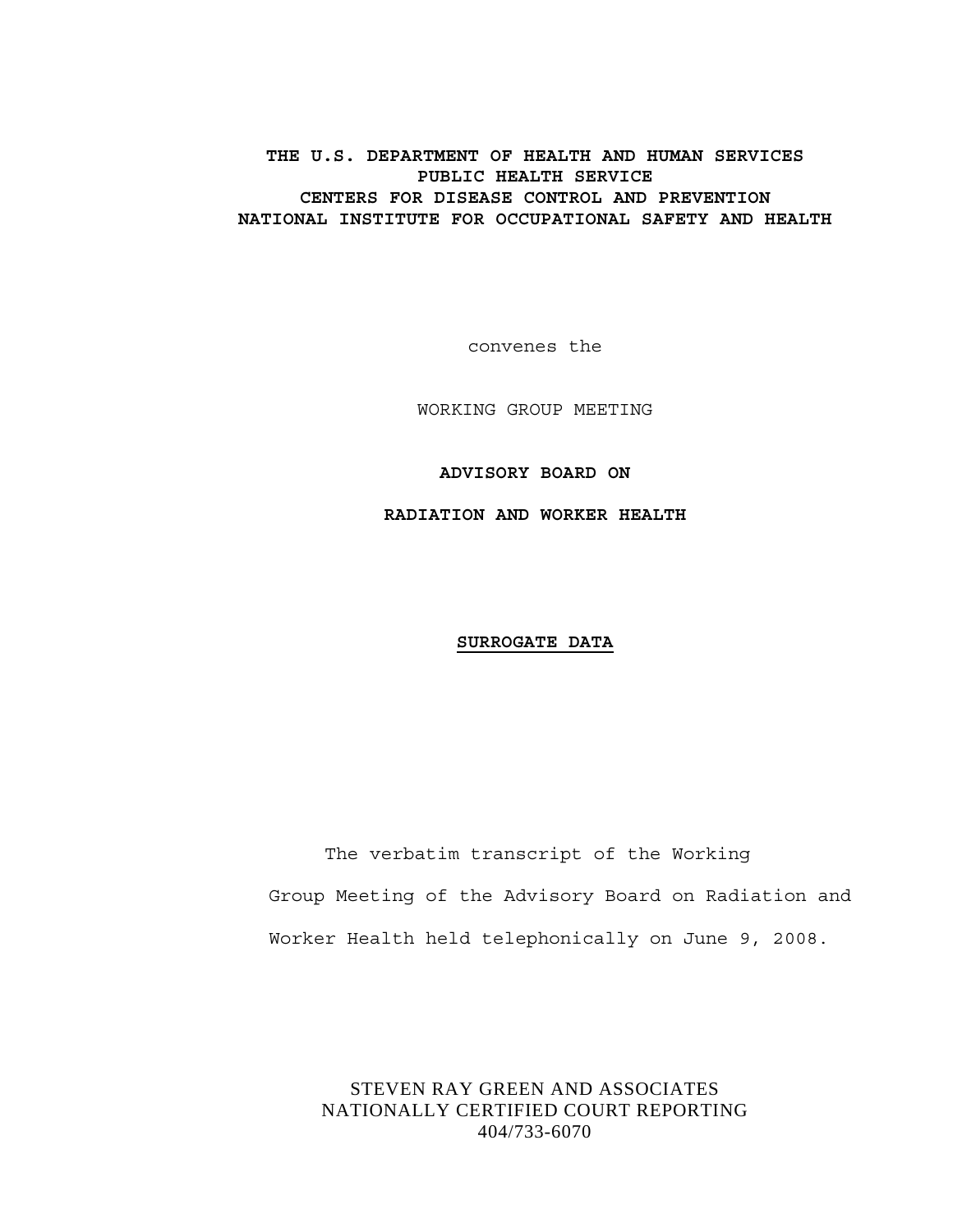# **C O N T E N T S** June 9, 2008

WELCOME AND OPENING COMMENTS 6 DR. CHRISTINE BRANCHE, DFO

INTRODUCTION BY CHAIR 9 DR. JAMES MELIUS

DRAFT DOCUMENT: CRITERIA FOR USE OF SURROGATE DATA 10

COURT REPORTER'S CERTIFICATE 34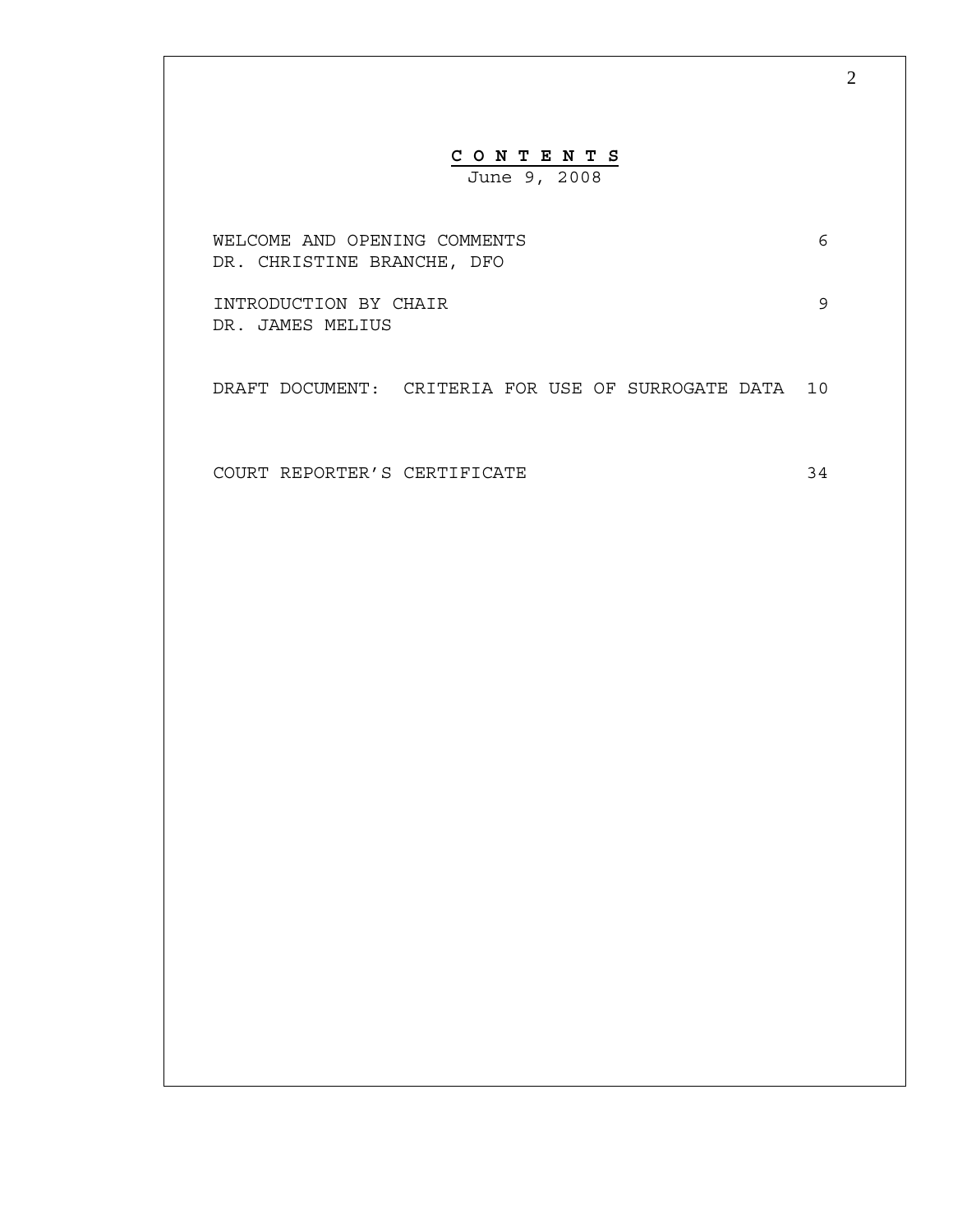#### **TRANSCRIPT LEGEND**

The following transcript contains quoted material. Such material is reproduced as read or spoken.

In the following transcript: a dash (--) indicates an unintentional or purposeful interruption of a sentence. An ellipsis (. . .) indicates halting speech or an unfinished sentence in dialogue or omission(s) of word(s) when reading written material.

-- (sic) denotes an incorrect usage or pronunciation of a word which is transcribed in its original form as reported.

-- (phonetically) indicates a phonetic spelling of the word if no confirmation of the correct spelling is available.

-- "uh-huh" represents an affirmative response, and "uh-uh" represents a negative response.

 -- "\*" denotes a spelling based on phonetics, without reference available.

-- (inaudible)/ (unintelligible) signifies speaker failure, usually failure to use a microphone.

--  $\hat{ }$  denotes telephonic interruption.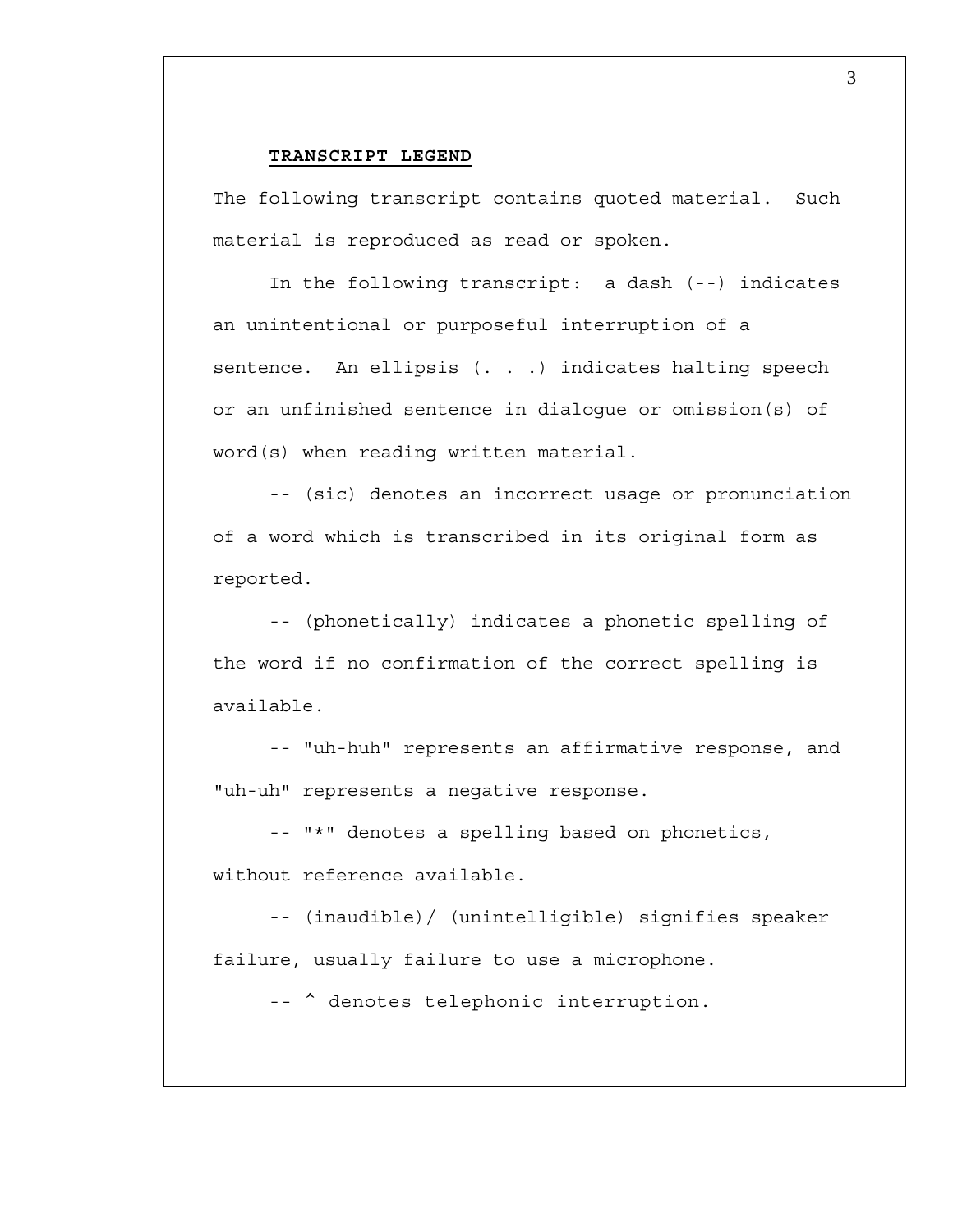| PARTICIPANTS<br>(By Group, in Alphabetical Order)<br>DESIGNATED FEDERAL OFFICIAL<br>BRANCHE, Christine, Ph.D.<br>Principal Associate Director<br>National Institute for Occupational Safety and Health<br>Centers for Disease Control and Prevention<br>Washington, DC<br>BOARD MEMBERSHIP<br>BEACH, Josie<br>Nuclear Chemical Operator<br>Hanford Reservation<br>Richland, Washington<br>GRIFFON, Mark A.<br>President<br>Creative Pollution Solutions, Inc.<br>Salem, New Hampshire<br>LOCKEY, James, M.D.<br>Professor, Department of Environmental Health<br>College of Medicine, University of Cincinnati<br>MELIUS, James Malcom, M.D., Ph.D.<br>Director<br>New York State Laborers' Health and Safety Trust Fund<br>Albany, New York | MUNN, Wanda I. |  |
|----------------------------------------------------------------------------------------------------------------------------------------------------------------------------------------------------------------------------------------------------------------------------------------------------------------------------------------------------------------------------------------------------------------------------------------------------------------------------------------------------------------------------------------------------------------------------------------------------------------------------------------------------------------------------------------------------------------------------------------------|----------------|--|
|                                                                                                                                                                                                                                                                                                                                                                                                                                                                                                                                                                                                                                                                                                                                              |                |  |
|                                                                                                                                                                                                                                                                                                                                                                                                                                                                                                                                                                                                                                                                                                                                              |                |  |
|                                                                                                                                                                                                                                                                                                                                                                                                                                                                                                                                                                                                                                                                                                                                              |                |  |
|                                                                                                                                                                                                                                                                                                                                                                                                                                                                                                                                                                                                                                                                                                                                              |                |  |
|                                                                                                                                                                                                                                                                                                                                                                                                                                                                                                                                                                                                                                                                                                                                              |                |  |
|                                                                                                                                                                                                                                                                                                                                                                                                                                                                                                                                                                                                                                                                                                                                              |                |  |
|                                                                                                                                                                                                                                                                                                                                                                                                                                                                                                                                                                                                                                                                                                                                              |                |  |
|                                                                                                                                                                                                                                                                                                                                                                                                                                                                                                                                                                                                                                                                                                                                              |                |  |
| Senior Nuclear Engineer (Retired)<br>Richland, Washington                                                                                                                                                                                                                                                                                                                                                                                                                                                                                                                                                                                                                                                                                    |                |  |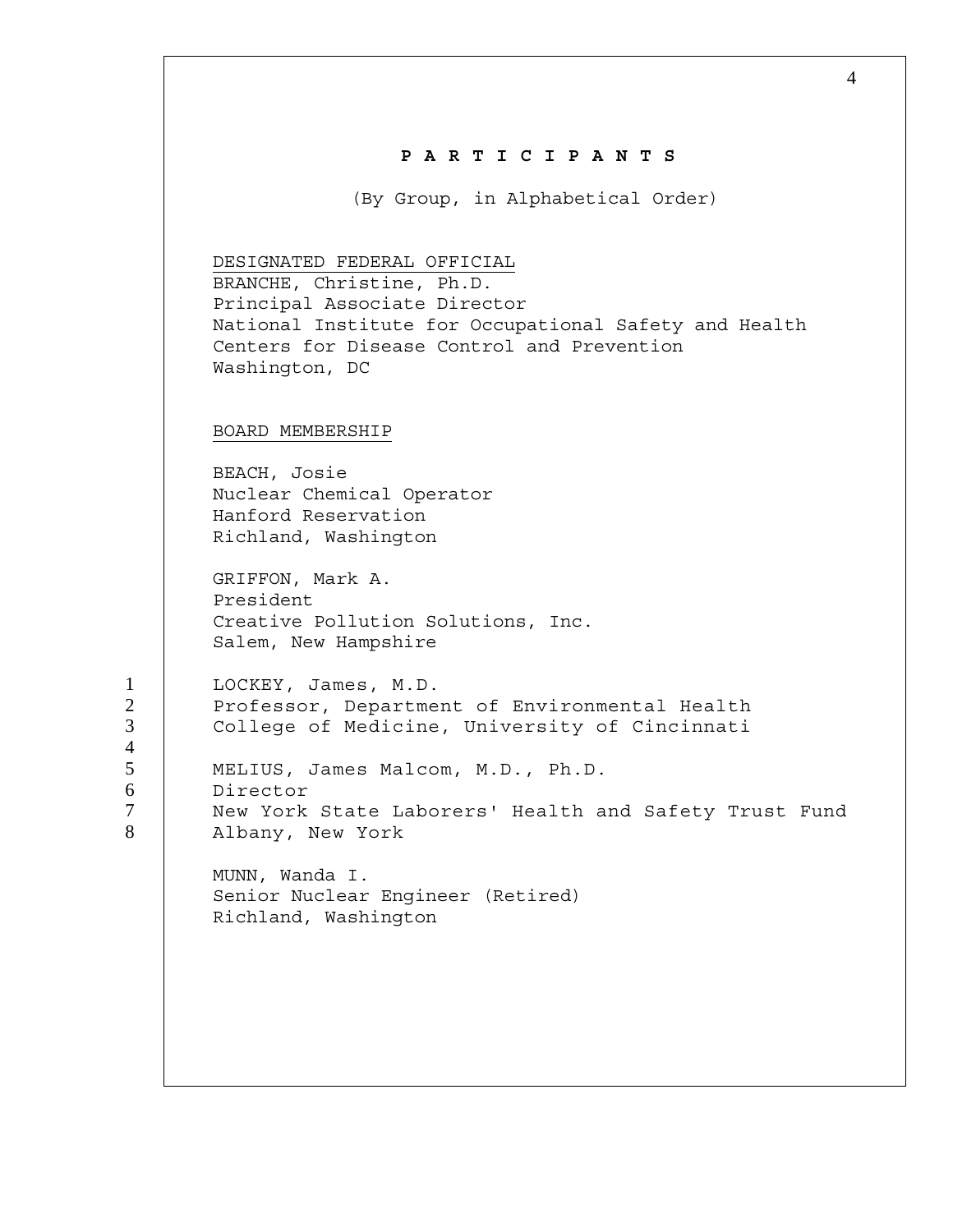#### IDENTIFIED PARTICIPANTS

ADAMS, NANCY, NIOSH BARRIE, TERRIE, ANWAG BROEHM, JASON, CDC WASHINGTON BURGOS, ZAIDA, NIOSH CHANG, CHIA-CHIA, NIOSH ELLIOTT, LARRY, NIOSH HOWELL, EMILY, HHS KOTSCH, JEFF, DOL MAKHIJANI, ARJUN, SC&A MAURO, JOHN, SC&A MCGOLERICK, ROBERT, HHS NETON, JIM, NIOSH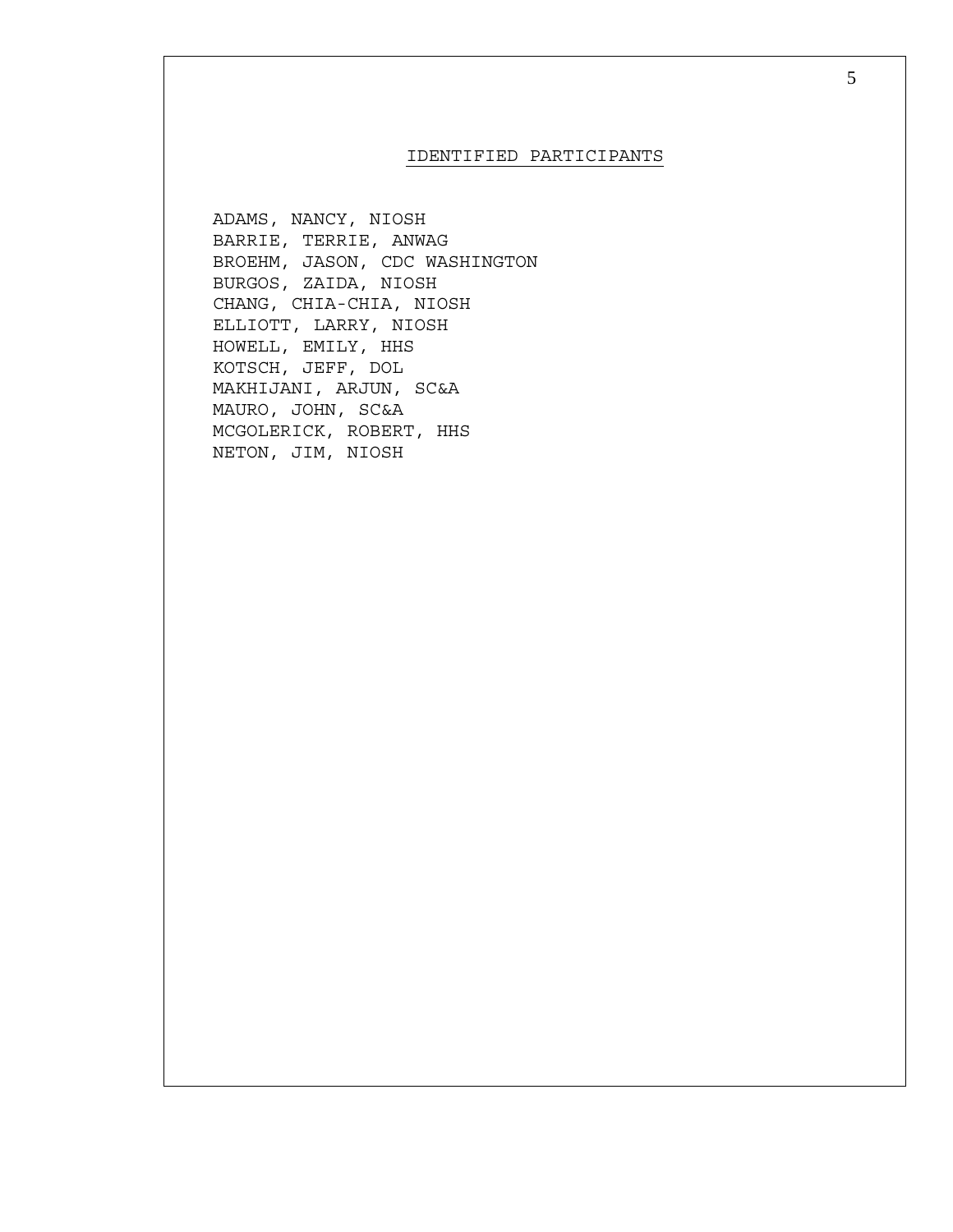|                | PROCEEDINGS                                    |
|----------------|------------------------------------------------|
| $\mathbf{1}$   | (11:30 a.m.)                                   |
| $\overline{2}$ |                                                |
|                | WELCOME AND OPENING COMMENTS                   |
|                | DR. CHRISTINE BRANCHE, DFO                     |
|                |                                                |
| 3              | DR. BRANCHE: This is the Surrogate Data        |
| $\overline{4}$ | working group meeting of the Advisory Board on |
| 5              | Radiation and Worker Health. I'm Dr.           |
| 6              | Christine Branche, the Designated Federal      |
| 7              | Official for the Advisory Board.               |
| 8              | Will the Board members participating           |
| 9              | on the call please state your name?            |
| 10             | DR. MELIUS: Jim Melius.                        |
| 11             | MS. MUNN: Wanda Munn.                          |
| 12             | DR. LOCKEY: Jim Lockey.                        |
| 13             | MS. BEACH: Josie Beach.                        |
| 14             | DR. BRANCHE: Mark Griffon, are you on the      |
| 15             | line?                                          |
| 16             | (no response)                                  |
| 17             | DR. BRANCHE: Are there any other Board         |
| 18             | members?                                       |
| 19             | (no response)                                  |
| 20             | DR. BRANCHE: We do not have a quorum so we     |
| 21             | can continue.                                  |
|                |                                                |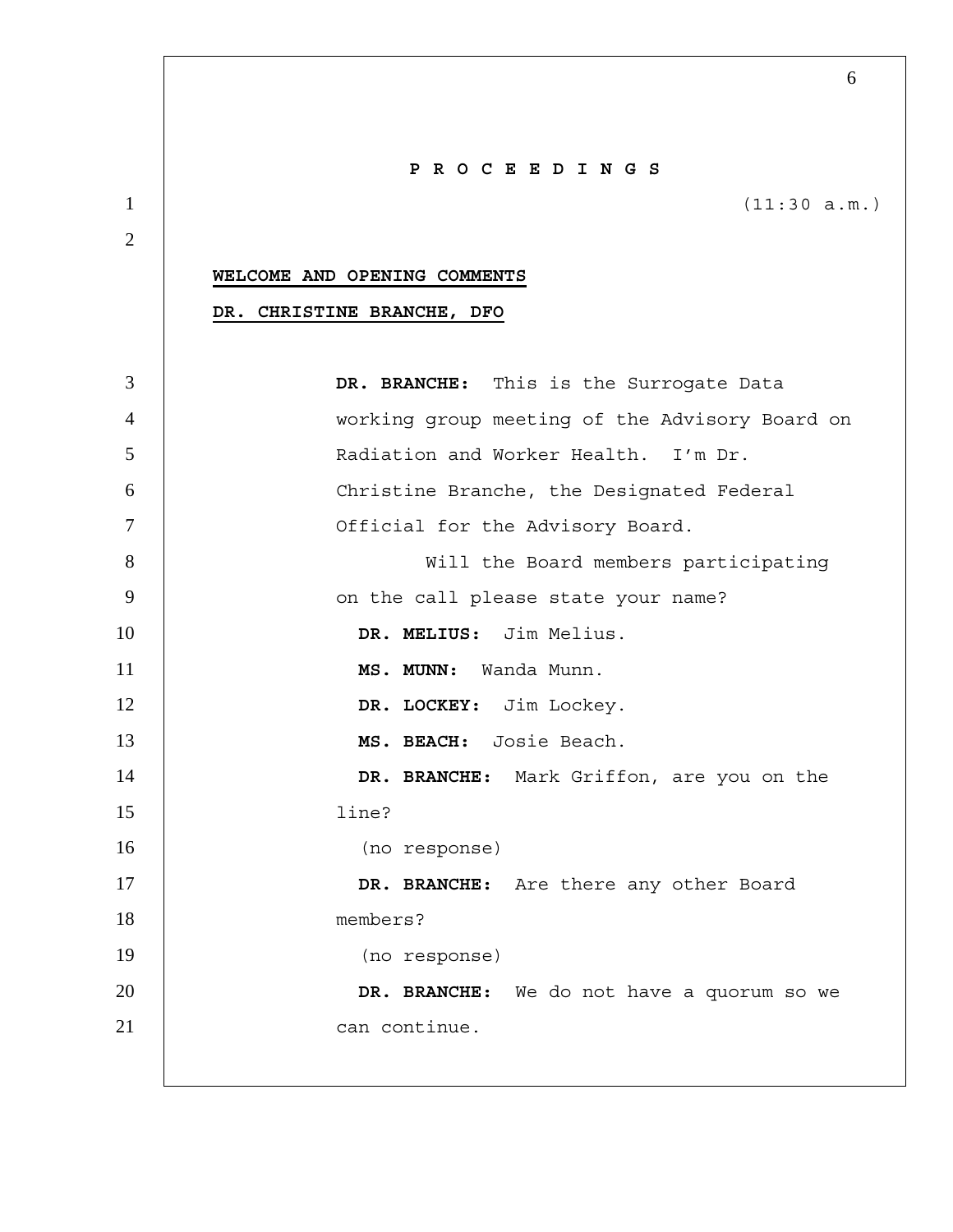| $\mathbf{1}$   | NIOSH staff who are participating           |
|----------------|---------------------------------------------|
| $\mathbf{2}$   | would you please state your name?           |
| 3              | MR. ELLIOTT: Larry Elliott, NIOSH/OCAS.     |
| $\overline{4}$ | DR. NETON: Jim Neton, NIOSH/OCAS.           |
| 5              | MS. ADAMS: Nancy Adams, NIOSH.              |
| 6              | MS. CHANG: Chia-Chia Chang, NIOSH.          |
| $\overline{7}$ | DR. BRANCHE: Any ORAU staff participating?  |
| 8              | (no response)                               |
| 9              | DR. BRANCHE: SC&A staff?                    |
| 10             | DR. MAURO: John Mauro.                      |
| 11             | DR. MAKHIJANI: Arjun Makhijani.             |
| 12             | DR. BRANCHE: Are there any other federal    |
| 13             | agency staff on the line?                   |
| 14             | MS. HOWELL: This is Emily Howell with HHS.  |
| 15             | MR. McGOLERICK: Robert McGolerick, HHS.     |
| 16             | MR. KOTSCH: Jeff Kotsch with Labor.         |
| 17             | MR. BROEHM: Jason Broehm, CDC Washington    |
| 18             | office.                                     |
| 19             | DR. BRANCHE: Are there petitioners or their |
| 20             | reps on the line?                           |
| 21             | (no response)                               |
| 22             | DR. BRANCHE: Are there any workers or their |
| 23             | representatives on the line?                |
| 24             | MS. BARRIE: This is Terrie Barrie with      |
| 25             | ANWAG.                                      |
|                |                                             |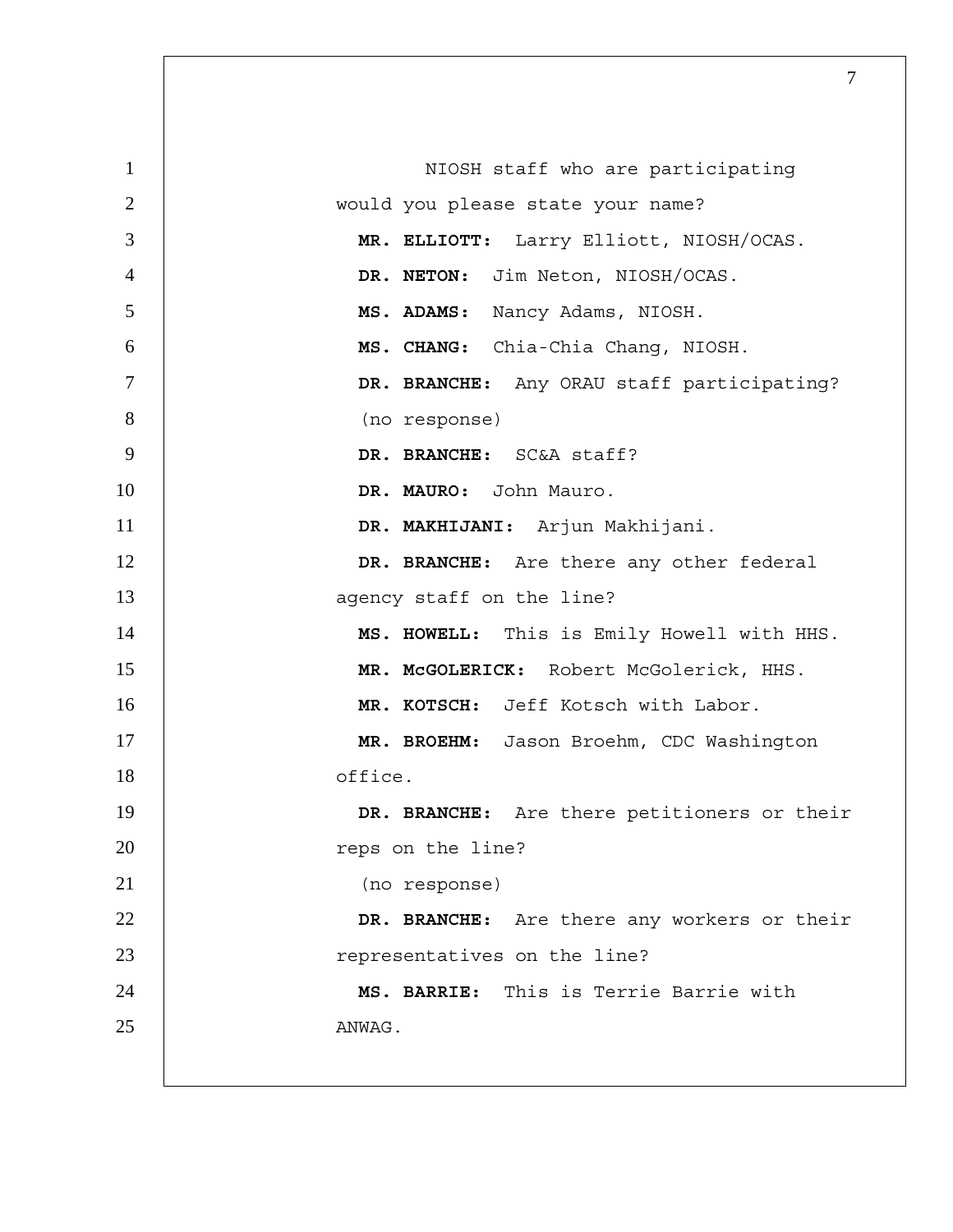| 1              | DR. BRANCHE: Thank you, Ms. Barrie.              |
|----------------|--------------------------------------------------|
| $\overline{2}$ | Are there any members of Congress or             |
| 3              | persons representing their offices on the        |
| $\overline{4}$ | line?                                            |
| 5              | (no response)                                    |
| 6              | DR. BRANCHE: Are there any others who would      |
| $\overline{7}$ | like to mention their names?                     |
| 8              | MR. GRIFFON: Hi, Christine, it's Mark            |
| 9              | Griffon. I just joined. I don't know if you      |
| 10             | called Board members already.                    |
| 11             | DR. BRANCHE: I did. And thank you for            |
| 12             | letting me know that you're on the line.         |
| 13             | Are there any others who would like to           |
| 14             | mention their names?                             |
| 15             | (no response)                                    |
| 16             | DR. BRANCHE: Before we get started I do ask      |
| 17             | for the purpose of telephone etiquette but       |
| 18             | also because everyone is participating by        |
| 19             | phone and we need to make certain that           |
| 20             | everyone can hear all of the discussion.<br>- So |
| 21             | only when you're speaking please un-mute your    |
| 22             | phone.                                           |
| 23             | If everyone will please mute their               |
| 24             | phones, it will help us all to hear the          |
| 25             | dialogue. And when you are ready to un-mute      |
|                |                                                  |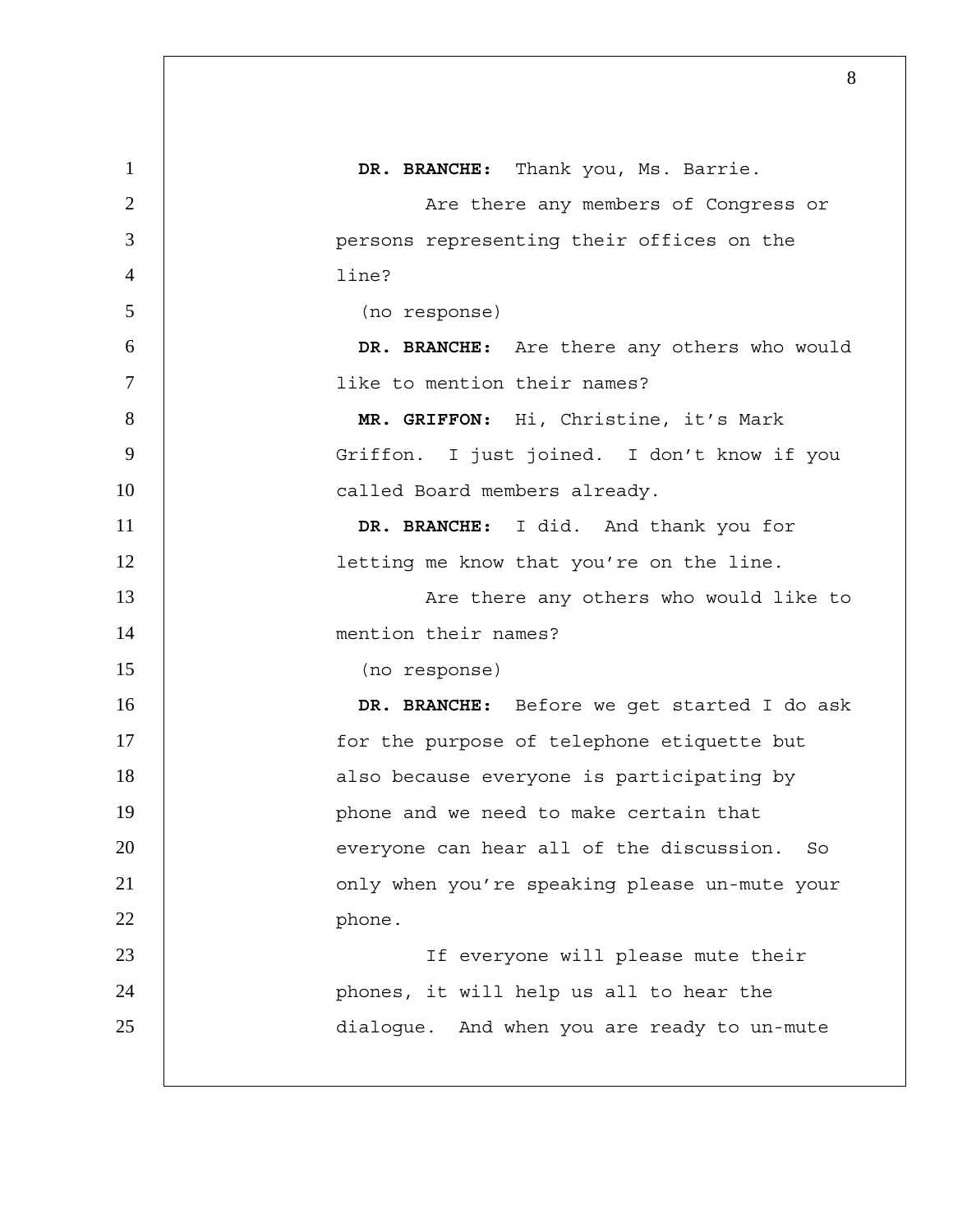| $\mathbf{1}$   | your phone, rather when you're ready to speak, |
|----------------|------------------------------------------------|
| $\overline{2}$ | please un-mute your phone. If you do not have  |
| 3              | a mute button, then please use star six.       |
| $\overline{4}$ | Thank you very much.                           |
| 5              | Dr. Melius.                                    |
| 6              | INTRODUCTION BY CHAIR                          |
| $\tau$         | DR. MELIUS: The purpose of this call is, I     |
| 8              | think actually the sole focus of this call is  |
| 9              | the draft document on the criteria for the use |
| 10             | of surrogate data which was circulated some    |
| 11             | time ago. And we had comments, actually some   |
| 12             | written comments from Jim Lockey and from      |
| 13             | Wanda, Mark Griffon in an earlier draft. And   |
| 14             | so I think the purpose of this call is to try  |
| 15             | to resolve those comments. And I think it is,  |
| 16             | should be relatively straightforward to do.    |
| 17             | We'll see.                                     |
| 18             | DR. BRANCHE: Jim, before you get started,      |
| 19             | are you the person who's in a public place?    |
| 20             | DR. MELIUS: I hope not.                        |
| 21             | DR. BRANCHE: Okay, well, there's someone       |
| 22             | who is and if that person could please mute    |
| 23             | your phone, we'd appreciate it. Thank you      |
| 24             | very much.                                     |
| 25             | Sorry, Jim.                                    |
|                |                                                |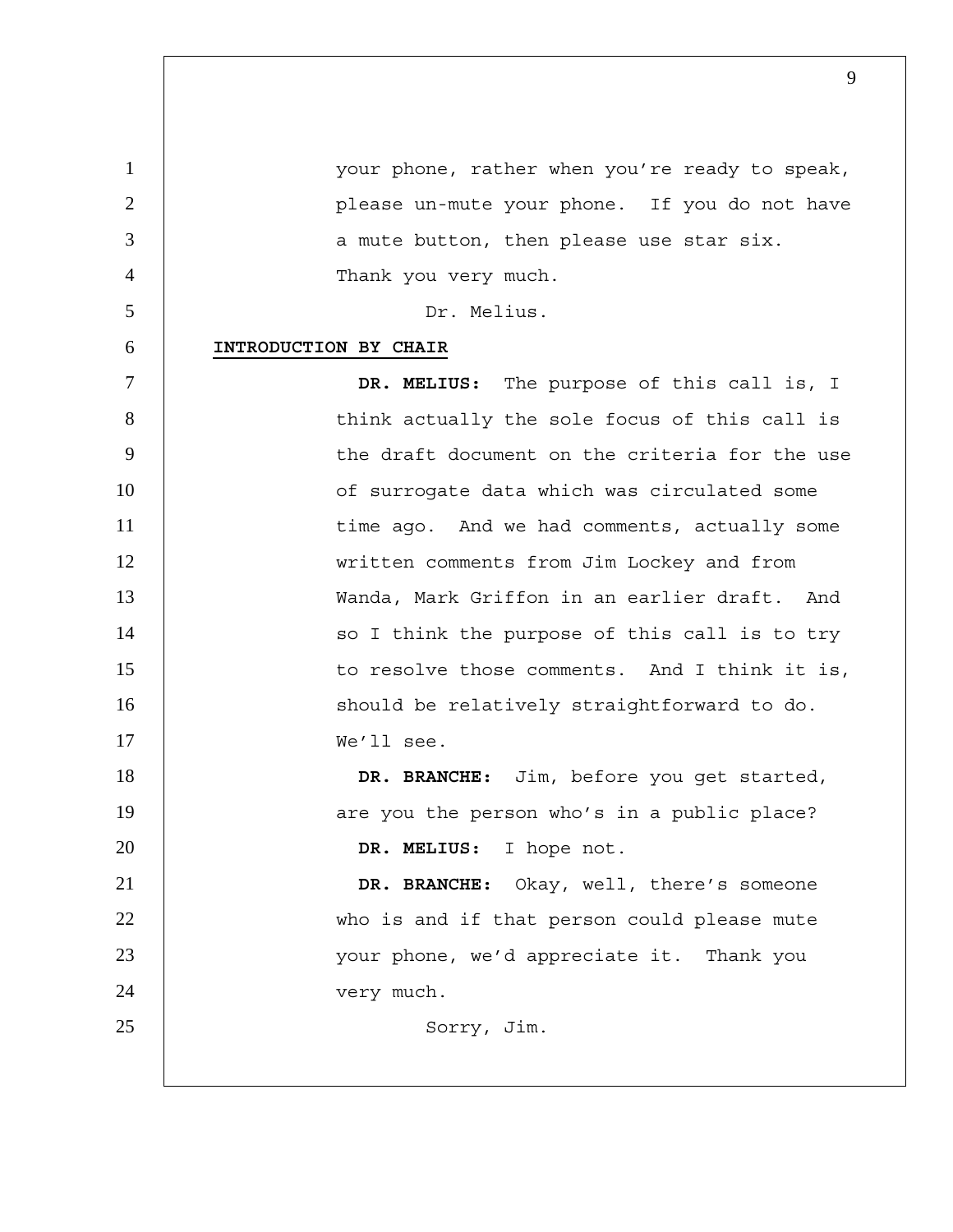## 1 **DRAFT DOCUMENT: CRITERIA FOR USE OF SURROGATE DATA**

**DR. MELIUS:** What I propose doing, there are 3 a large number of comments. I think just sort of work paragraph by paragraph in terms of dealing with these.

6 **MR. ELLIOTT:** Dr. Melius, this is Larry 7 Elliott. I wonder if before you get started 8 working through the comments if you could just 9 give a sense, your sense, of how this document 10 | would be utilized. Who it would be used by 11 | and just state for the record what your intent 12 | and purpose is in this document.

13 **DR. MELIUS:** The purposes of this document, 14 | intent for the use of the document would be, 15 it would be a document adopted by the Board 16 | that the Board would use for the review of 17 | NIOSH site profiles, SEC evaluations and 18 | procedures that would provide a set of 19 | quidance for the Board's review, similar to 20 | the document that we have developed for the 21 | review of SEC evaluation reports. So it would 22 | Set out as a series of general quidance. 23 (Interruption occurs.) 24 **DR. BRANCHE:** Excuse me. Someone is in an 25 | airport? If you could please mute your phone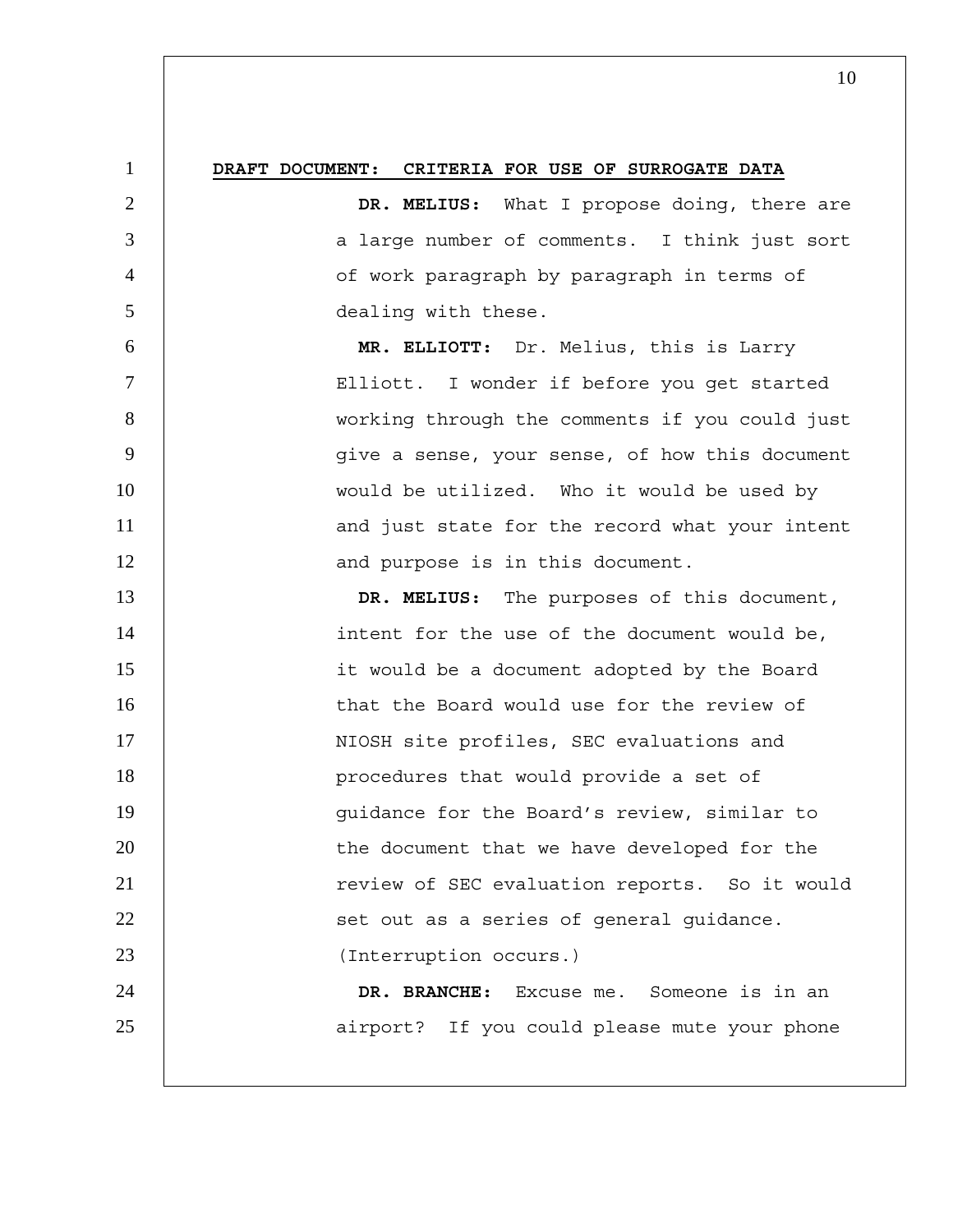| 1              | it would be very helpful I think. No, I know  |
|----------------|-----------------------------------------------|
| 2              | it would be very helpful to us, but it's very |
| $\overline{3}$ | clear that the person who's challenging our   |
| $\overline{4}$ | ability to hear is at an airport.             |
| 5              | Dr. Melius, can you still hear me?            |
| 6              | DR. MELIUS: I can hear you fine. I don't      |
| $\tau$         | know if people could hear me.                 |
| 8              | DR. BRANCHE: Anything before my               |
| 9              | interruption, and while that interference was |
| 10             | going on from the airport, I didn't hear you. |
| 11             | DR. MELIUS: I think I had finished up, but    |
| 12             | briefly summarized, this would be a guidance  |
| 13             | document similar to the Board's guidance      |
| 14             | document on the review of SEC evaluation      |
| 15             | reports. So it will provide a set of          |
| 16             | guidelines for our review.                    |
| 17             | MR. ELLIOTT: Thank you.                       |
| 18             | DR. MELIUS: Any other sort of general         |
| 19             | questions before we start?                    |
| 20             | (no response)                                 |
| 21             | DR. MELIUS: And I just would add clearly at   |
| 22             | this point it's a draft document. It's not    |
| 23             | even been adopted by the work group and at    |
| 24             | some point needs to go to the Board for their |
| 25             | review and adoption.                          |
|                |                                               |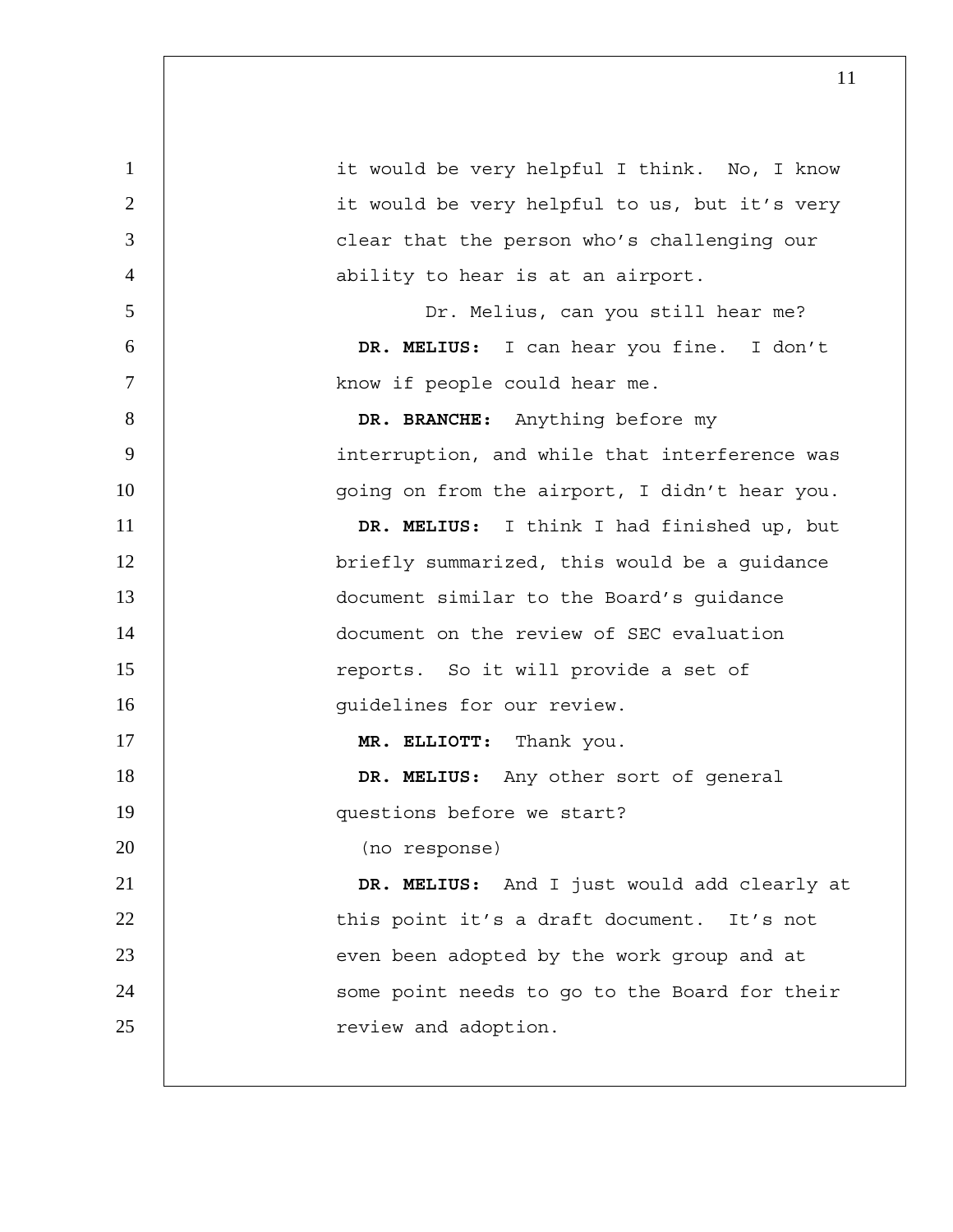1 | I'm going to start with the first 2 paragraph, and I'm working off actually Jim 3 Lockey's draft document he sent with comments 4 which I re-circulated to the work group and 5 S is some of the other staff involved in this 6 program. And Jim had a comment about, the 7 last sentence of that first paragraph, which I 8 | actually agree to, that's not very artfully 9 worded. 10 | And I would propose some sort of 11 The state of the effect of it's more often 12 | used during the early years -- this is 13 | referring to the use of surrogate data --14 | early years of some DOE facilities because of 15 | the lack of reliable monitoring methods, et 16 | cetera, and just try to make it more specific 17 than that. 18 | North London, I'm not asking people to 19 | adopt specific wording because I think you 20 | should see it in front of you, but it'd be 21 | Something like that. I think it does need to 22 | be clarified. It's not an overly broad 23 version there. 24 **DR. MAKHIJANI:** Dr. Melius, I have a 25 question about this. This is Arjun. Did you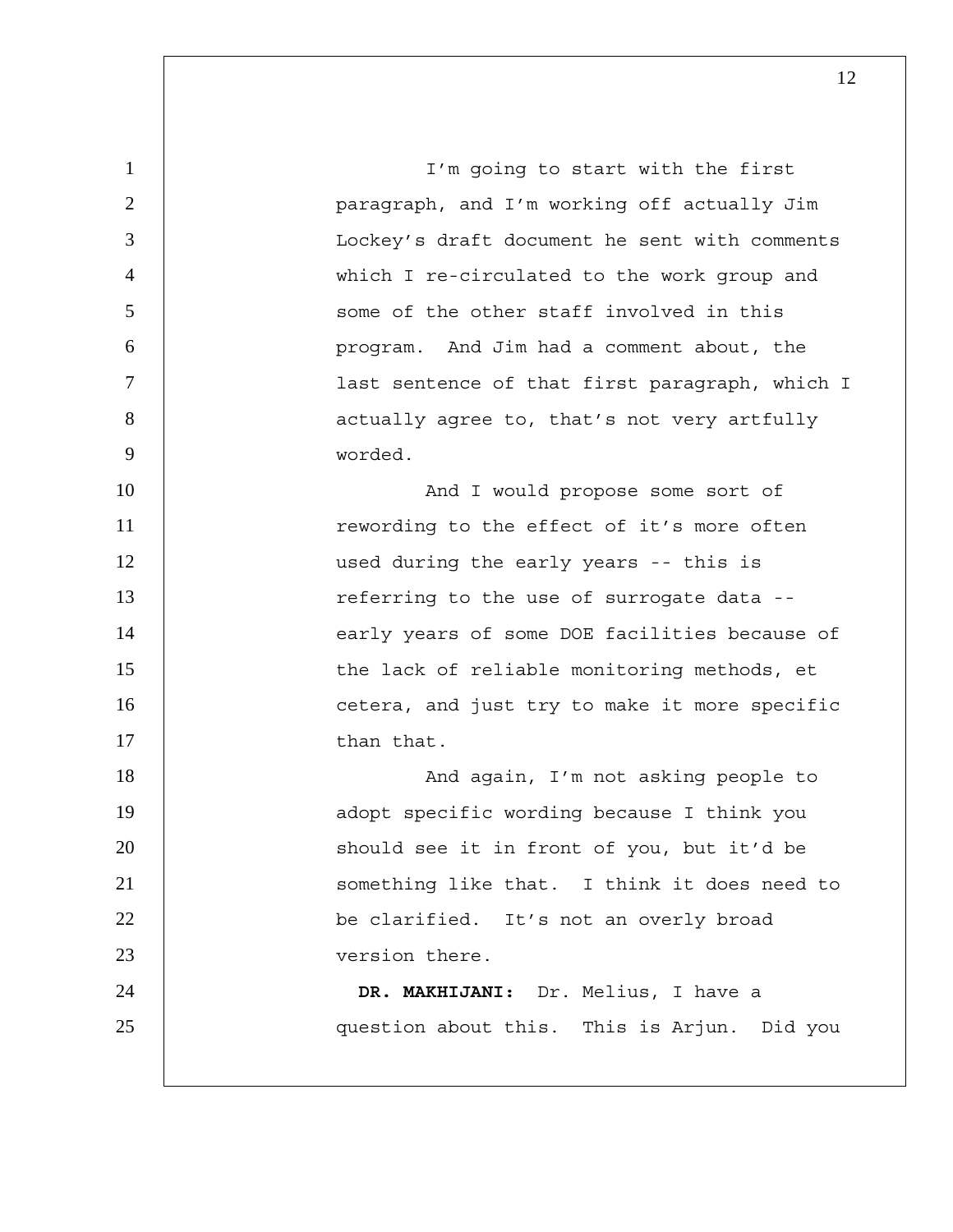1 intend to add AWE sites to that or restrict it 2 | to DOE facilities? 3 **DR. MELIUS:** To be both AOE (sic) and DOE 4 facilities. 5 **DR. MAKHIJANI:** Okay. 6 **DR. MELIUS:** The next comment we have under 7 | criteria number one, which is the hierarchy of 8 data, and this comment comes from Wanda. And 9 it is regarding the, I think it's sort of a 10 | critical point though. I think there are ways 11 | Contracted of dealing with it. And I think it refers to 12 | the third sentence there, "In general, 13 | Surrogate data should not be used to replace 14 | available data from site inspections as a 15 | higher level of hierarchy." 16 | No. 2010 And I think what Wanda's comment would 17 | remove that, change that a level so to speak 18 | that in really taking the last sentence there, 19 if I understand Wanda's comments right, is she 20 | would sort of move it down a level and say 21 | that it would be used to replace data in the 22 next level if certain criteria were met. 23 Is that capturing your comment, Wanda? 24 **MS. MUNN:** I am now un-muted. That was my 25 | General thinking. I'm at a slight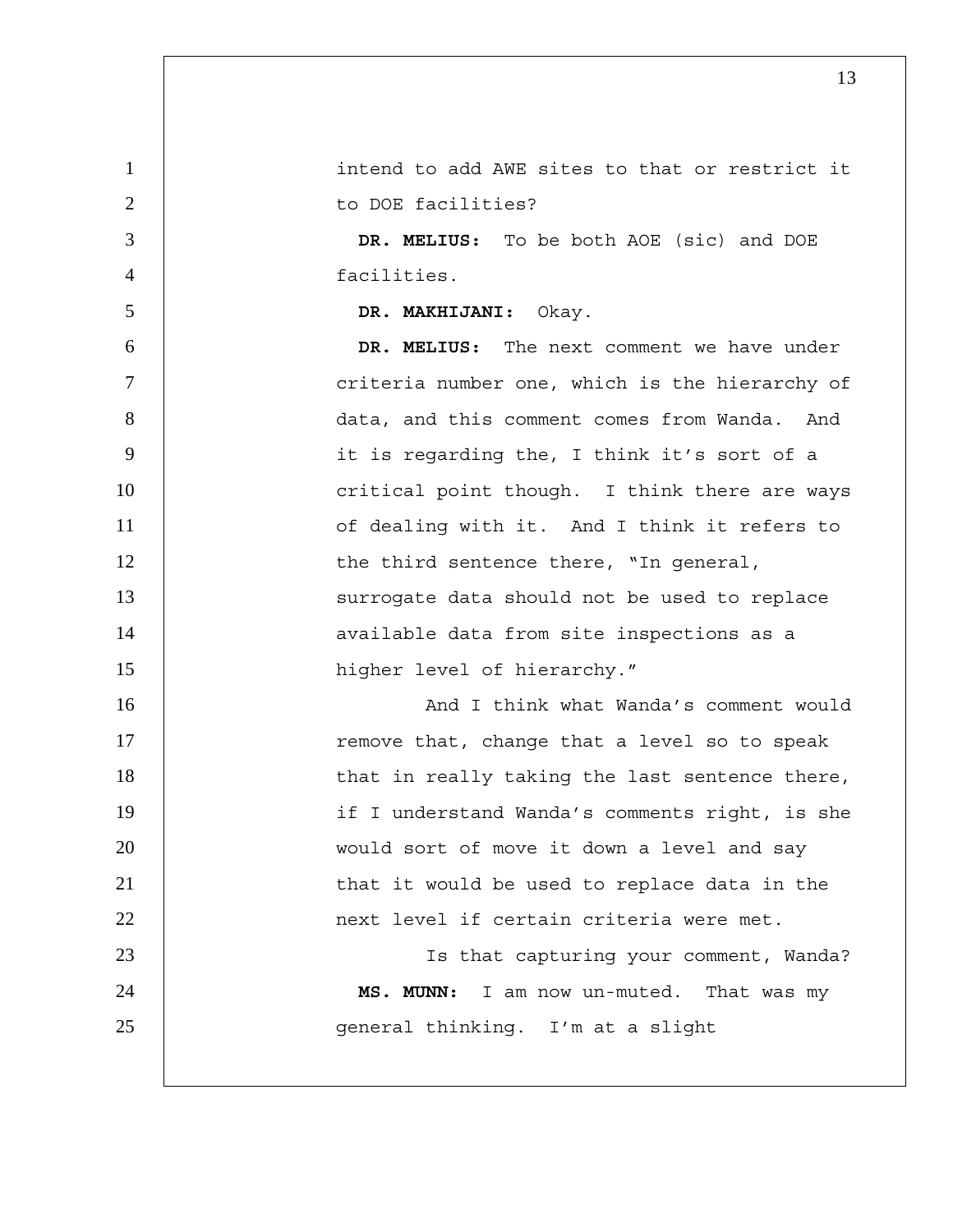disadvantage because I don't have the documents in front of me, and I'm not at a place where I can pull them up on my computer. But if memory serves, that's roughly my intent with that slight change in wording. I don't 6 | think I changed it very much.

7 **DR. MELIUS:** No, it was simply changing that 8 level. And I guess I would have two responses 9 | to that. One is that I think the criteria to 10 use it at a next level would be stricter than 11 | if one were, more stringent than if one were 12 using it at the same level. Because I can't 13 imagine circumstances, I believe we've 14 | encountered some of these where we may have a 15 | Small amount of sampling, personal sampling 16 | data, from a site for some particular 17 | exposure. And, however, that by itself is not 18 | adequate for doing dose reconstruction. 19 | However, we may have some data from 20 | another site, what we refer to as surrogate

21 data, that may be at the next level of the 22 | hierarchy, but it's particularly robust -- and 23 I hate to use a word you don't like, Wanda -- 24 | but it would be, we might want to utilize that 25 data. I think that we would then make the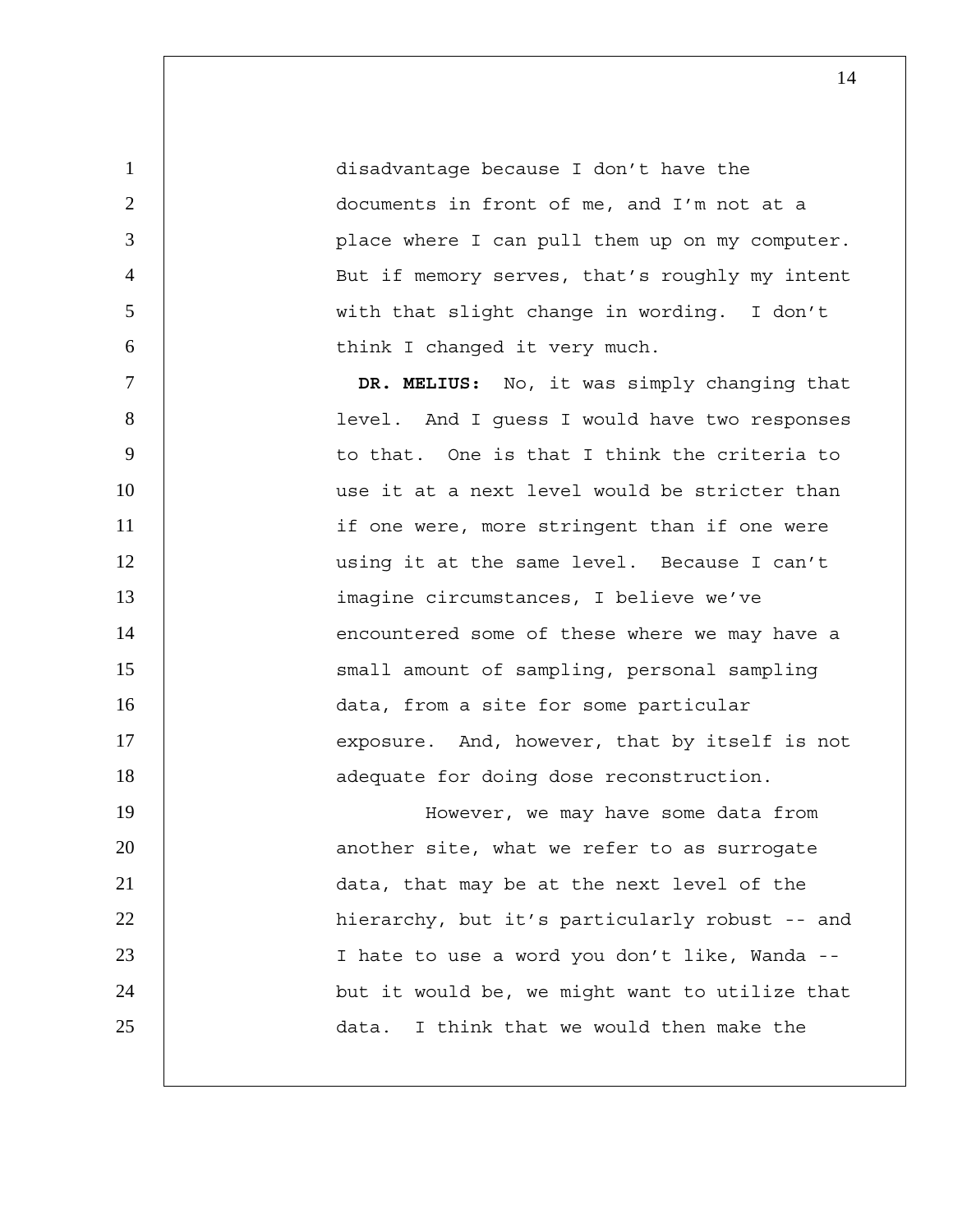1 justification for using this, the lower level 2 **1** 2 of hierarchable data for dose reconstruction. 3 | We would probably be more stringent about that 4 than we would if we were using data from the 5 same level. 6 And so what I would propose doing in 7 | that paragraph is adding a sentence to that 8 | effect. Right now it states, in general, 9 | Surrogate data should not be used to replace 10 | available data that are a higher level. Only 11 | we should replace data at the same level and 12 blah-blah-blah. 13 | Then I would say add a sentence that, 14 | however, there may be specific instances where 15 data from a, surrogate data may be used to 16 | replace data that's at a higher level. 17 | However, that needs to meet more stringent 18 | criteria, et cetera. 19 **MS. MUNN:** Why don't we try having you 20 | (telephonic interference) truly want to say. 21 **DR. MELIUS:** No, that's fine. I'm not 22 | asking you to approve anything over the phone. 23 | Anybody else have comments on that? 24 (no response) 25 **DR. MELIUS:** And I think it just reflects, I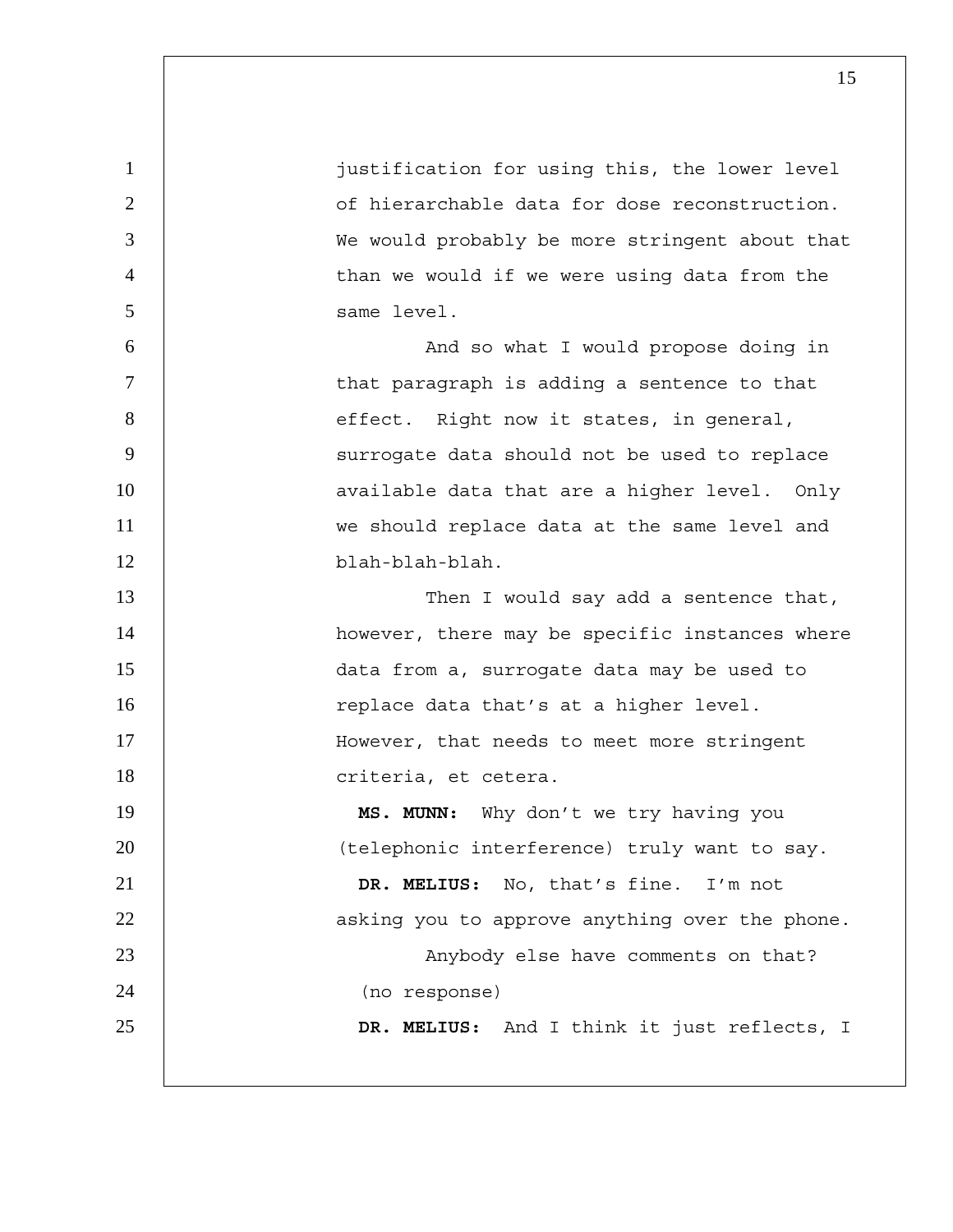| $\mathbf{1}$   | mean, this has lots of different factors that  |
|----------------|------------------------------------------------|
| $\overline{2}$ | go into judging what data is useful, not       |
| 3              | useful and so forth. And I think we need to,   |
| $\overline{4}$ | and we're struggling to come up with a simple  |
| 5              | way of stating that, what's often a            |
| 6              | complicated situation.                         |
| $\overline{7}$ | MS. MUNN: Usually a complicated situation      |
| 8              | lately.                                        |
| 9              | DR. MELIUS: Anyone else have comments on       |
| 10             | that?                                          |
| 11             | (no response)                                  |
| 12             | DR. MELIUS: The next paragraph called          |
| 13             | Exclusivity Constraint, I agree, very          |
| 14             | stringently is an overkill and not necessary.  |
| 15             | So we can take out the very stringently        |
| 16             | justified and make it just stringently         |
| 17             | justified. And then Wanda had a comment about  |
| 18             | in the last sentence I think, again, some of   |
| 19             | these grammatical -- it currently reads the    |
| 20             | judgment needs to take into account not only   |
| 21             | the amount of surrogate data being relied on   |
| 22             | relative to data from the site, but also the   |
| 23             | quality of the surrogate data relative to data |
| 24             | available to the site in question. And I       |
| 25             | think the second one is relative, relative to  |
|                |                                                |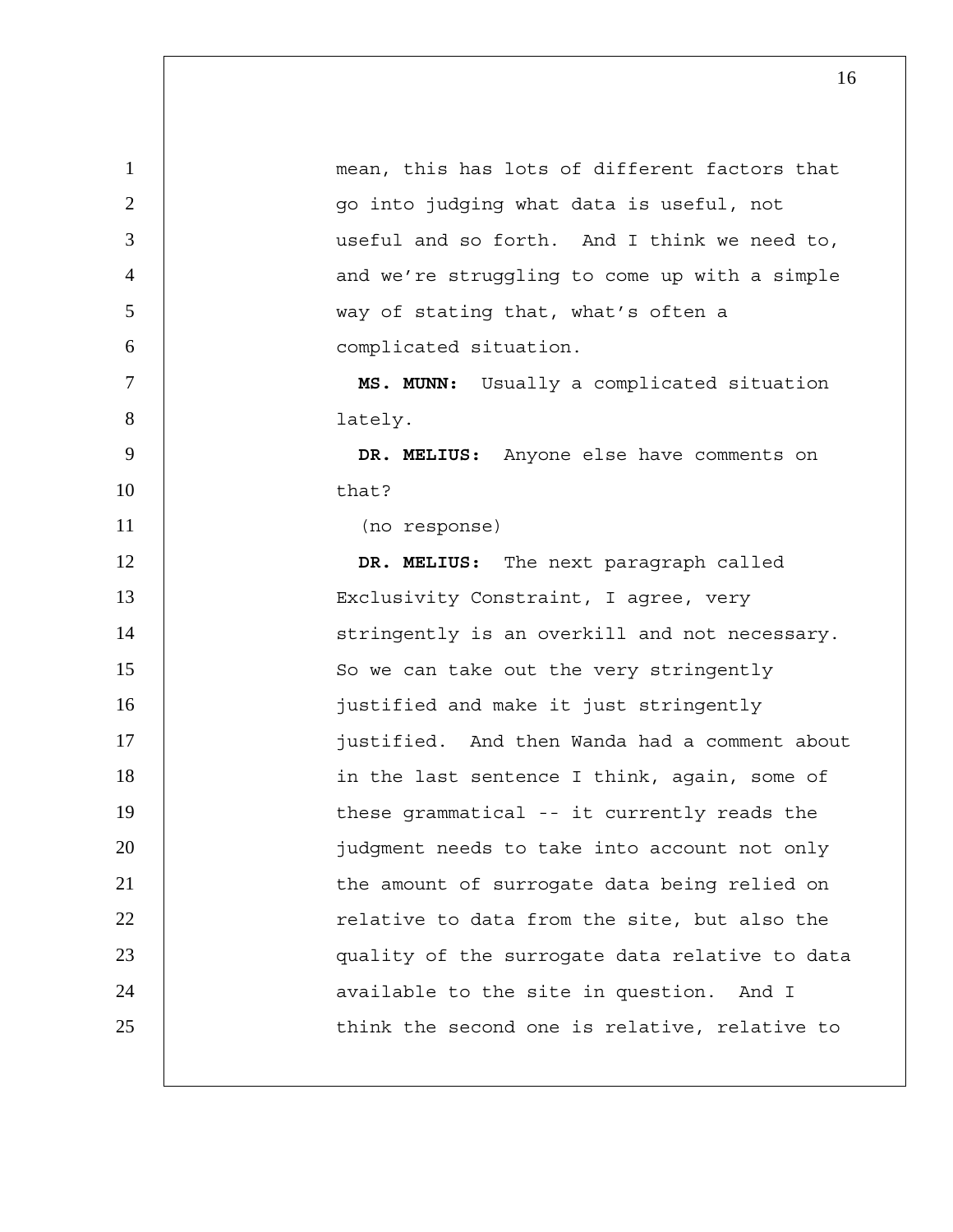| $\mathbf{1}$   | data available at the site is somewhat        |
|----------------|-----------------------------------------------|
| $\overline{2}$ | redundant (inaudible).                        |
| 3              | DR. BRANCHE: Jim, the last few words that     |
| $\overline{4}$ | you said were lost.                           |
| 5              | DR. MELIUS: What I said was that the second   |
| 6              | relative to data available for the site in    |
| $\overline{7}$ | question is a bit redundant. But I'll correct |
| 8              | that and include that when I re-circulate the |
| 9              | document.                                     |
| 10             | Any questions on that paragraph?              |
| 11             | (no response)                                 |
| 12             | DR. MELIUS: Paragraph number three, which     |
| 13             | is titled site or process similarities, Jim   |
| 14             | Lockey had one small change in that which is  |
| 15             | fine. Wanda had a number of changes, most of  |
| 16             | which were, I think all of which would be     |
| 17             | clarifications of that paragraph. And again,  |
| 18             | I'll just rewrite that and circulate it. I    |
| 19             | don't think it makes any significant          |
| 20             | differences to that.                          |
| 21             | Anybody else have questions or                |
| 22             | comments on that?                             |
| 23             | DR. LOCKEY: Hey, Jim, Jim Lockey. When I      |
| 24             | read this over the weekend, there was one     |
| 25             | sentence that maybe can be redone. That's     |
|                |                                               |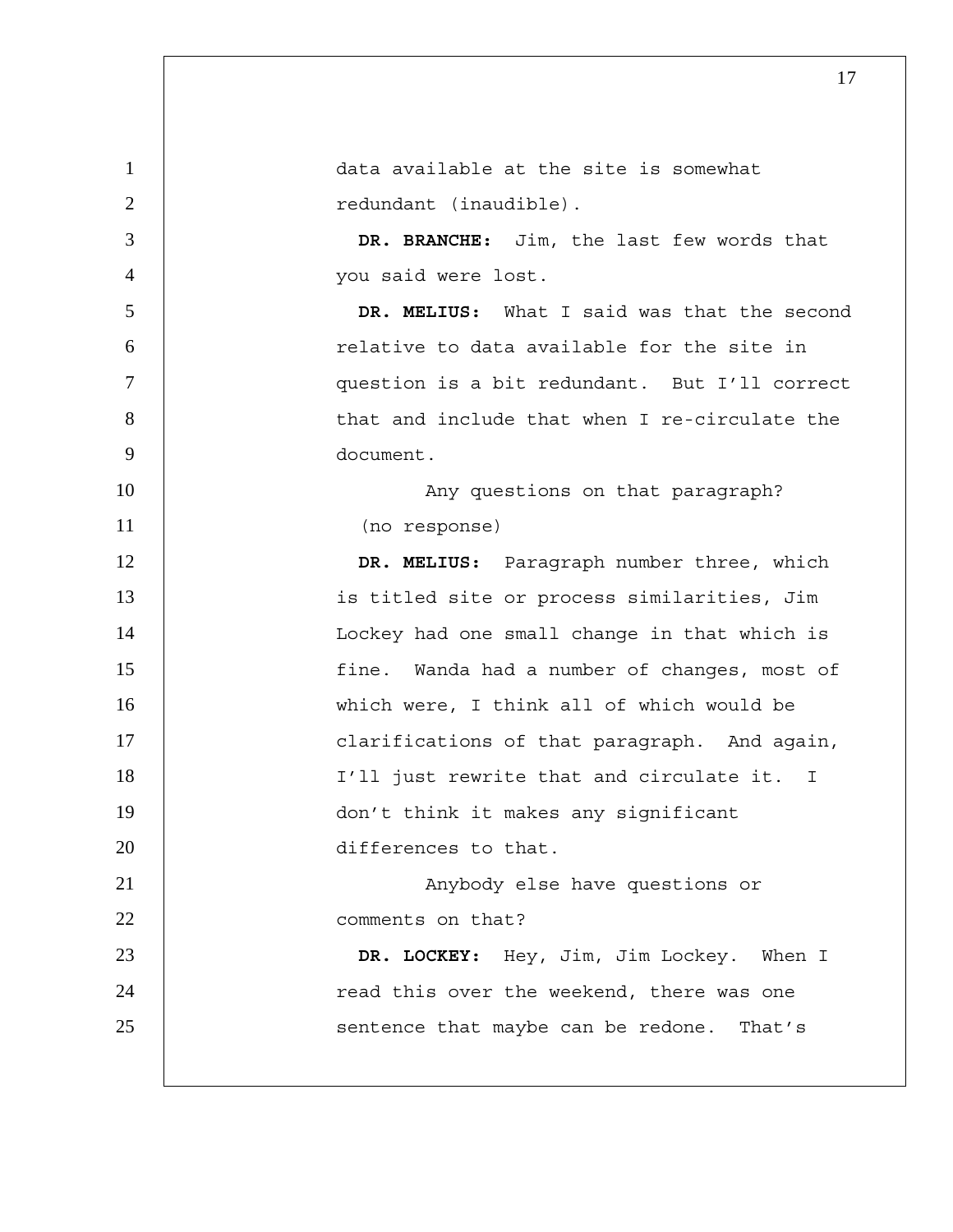| $\mathbf{1}$   | under number three, and it's the second,      |
|----------------|-----------------------------------------------|
| $\overline{2}$ | actually, it's the last sentence in that      |
| 3              | paragraph. And it starts, surrogate data      |
| $\overline{4}$ | should not be used if the equivalency,        |
| 5              | equivalent air claimant favorability.         |
| 6              | And I understand what you're trying to        |
| $\tau$         | do with claimant favorability, but maybe it   |
| 8              | should be at the beginning. It took me a long |
| 9              | time to figure out why that sentence was, why |
| 10             | the claimant favorability was in that         |
| 11             | position. It's just a wording issue I think.  |
| 12             | DR. MELIUS: I agree, thanks.                  |
| 13             | MS. MUNN: You're going to rewrite it          |
| 14             | anyway, right, Jim?                           |
| 15             | DR. MELIUS: Yes, correct.                     |
| 16             | MS. MUNN: Sounds good.                        |
| 17             | DR. MELIUS: Paragraph number four is          |
| 18             | temporal considerations, and I had no,        |
| 19             | received no comments on that. I don't know if |
| 20             | anybody has any at this point.                |
| 21             | (no response)                                 |
| 22             | DR. MELIUS: If not, then the other comment    |
| 23             | I had from Wanda actually concerns the SC&A   |
| 24             | report, and her comment was about the items   |
| 25             | described as type two in that report. And I   |
|                |                                               |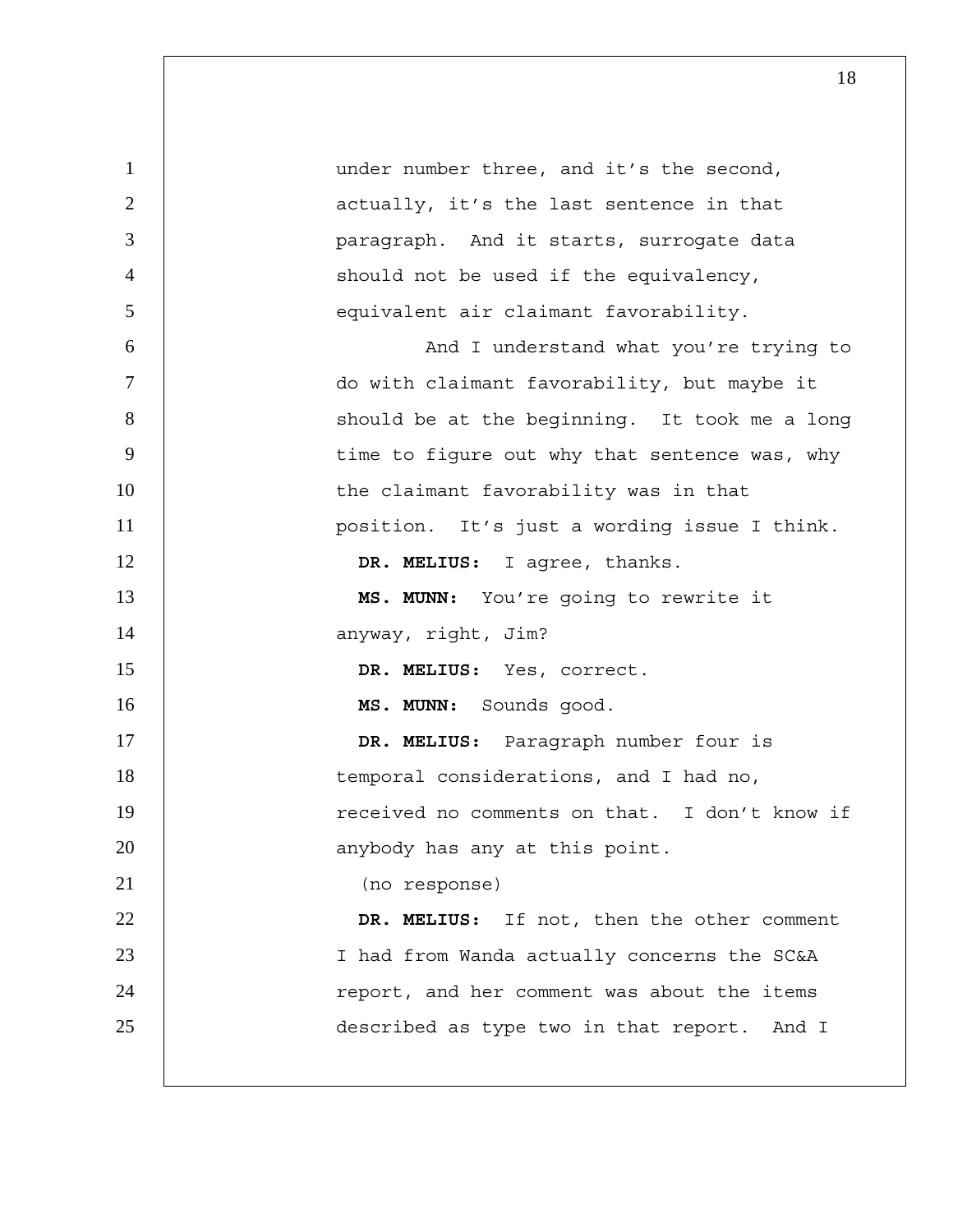1 directleright at a little bit of a loss of what to 2 | say about that.

What I tried to do was, basically, I think Wanda's comment basically goes to the 5 | Concept that surrogate data has been widely used in the development of standards, exposure limits and so forth. Somehow that SC&A document by calling it type two as a 9 | Classification was calling into question those standards.

11 | **And what I tried to do in the, in our** 12 | criteria was make sure that we've got that, 13 13 the first sentence of this draft document 14 | says, for the purpose of this report the term 15 | Surrogate data will refer to the use of 16 exposure data from one site for individual 17 dose reconstruction for workers at another 18 | Site. And basically say this is not referring 19 | to the use of data from one site being used in 20 | the development of radiation standards or 21 limits or whatever work practice criteria, 22 | whatever, that may be taken from one site, nor 23 | the experience learned at one site being used 24 | at another site. That the focus is purely on 25 dose reconstruction.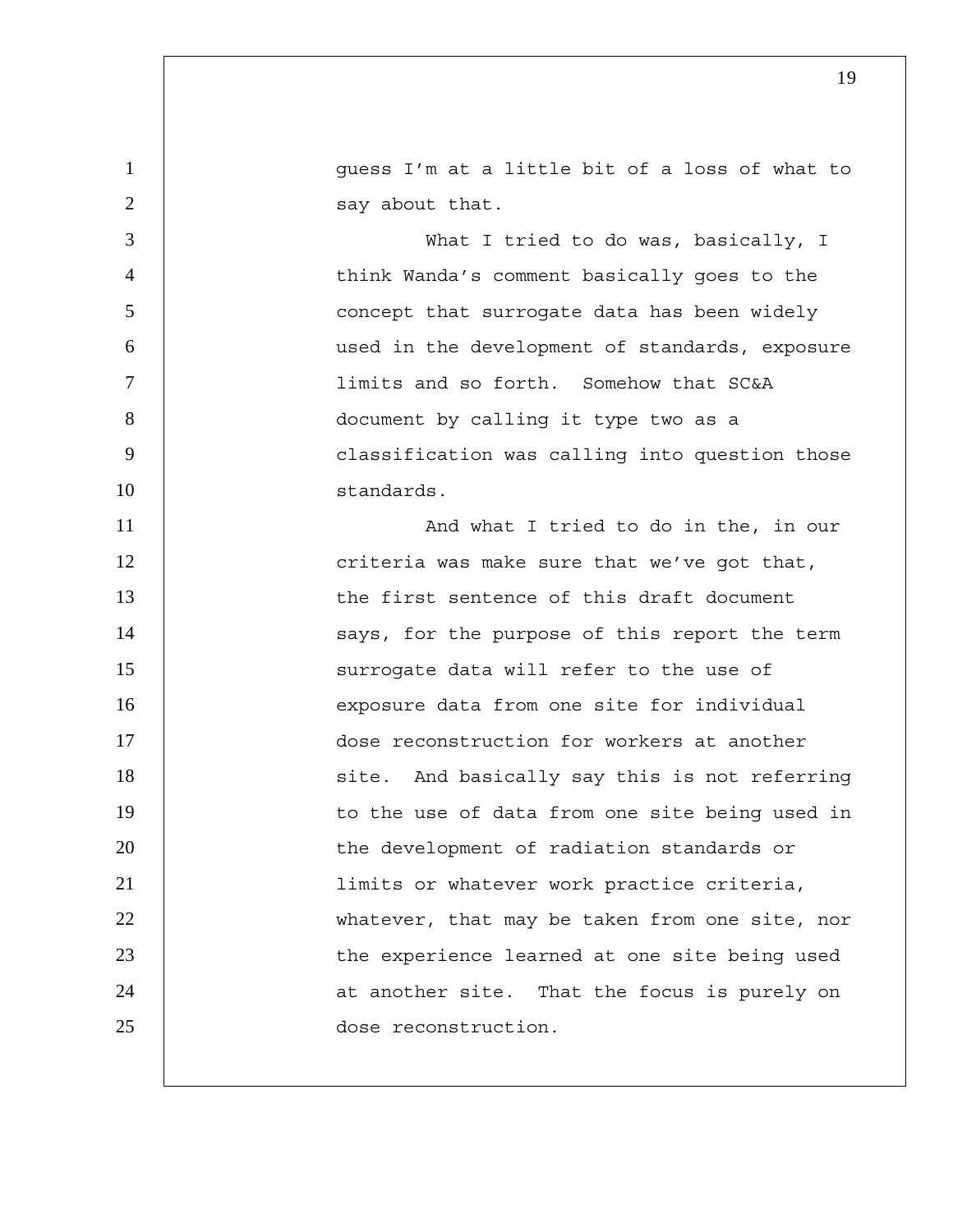1 Now if somebody could come up with a 2 better word for surrogate data that would 3 clarify that difference, I think it may be 4 helpful. But short of that I think we're 5 | trying to keep our focus on that, and not a 6 focus or questions on the use of data from one 7 | site being used in the development of 8 | Standards and so forth. That's a different 9 | operation. It has a different set of 10 | scientific considerations and weighting of 11 **those scientific considerations and how that's** 12 done. Our focus is on dose reconstruction 13 which has a whole set of other technical and 14 | other issues in the context of this program. 15 **DR. MAKHIJANI:** Dr. Melius, this is Arjun. 16 | The way, I have the SC&A report before me, and 17 | John might want to comment, too. The way, at 18 | least in some of the entries -- I haven't 19 | recently reviewed all of them, but the type 20 | two was used was whether generic assumptions 21 were used for dose reconstruction and 22 **development** of parameters for dose 23 | reconstruction at a particular site. 24 | So, for instance, the first one is 25 **about recycled uranium, and we said some**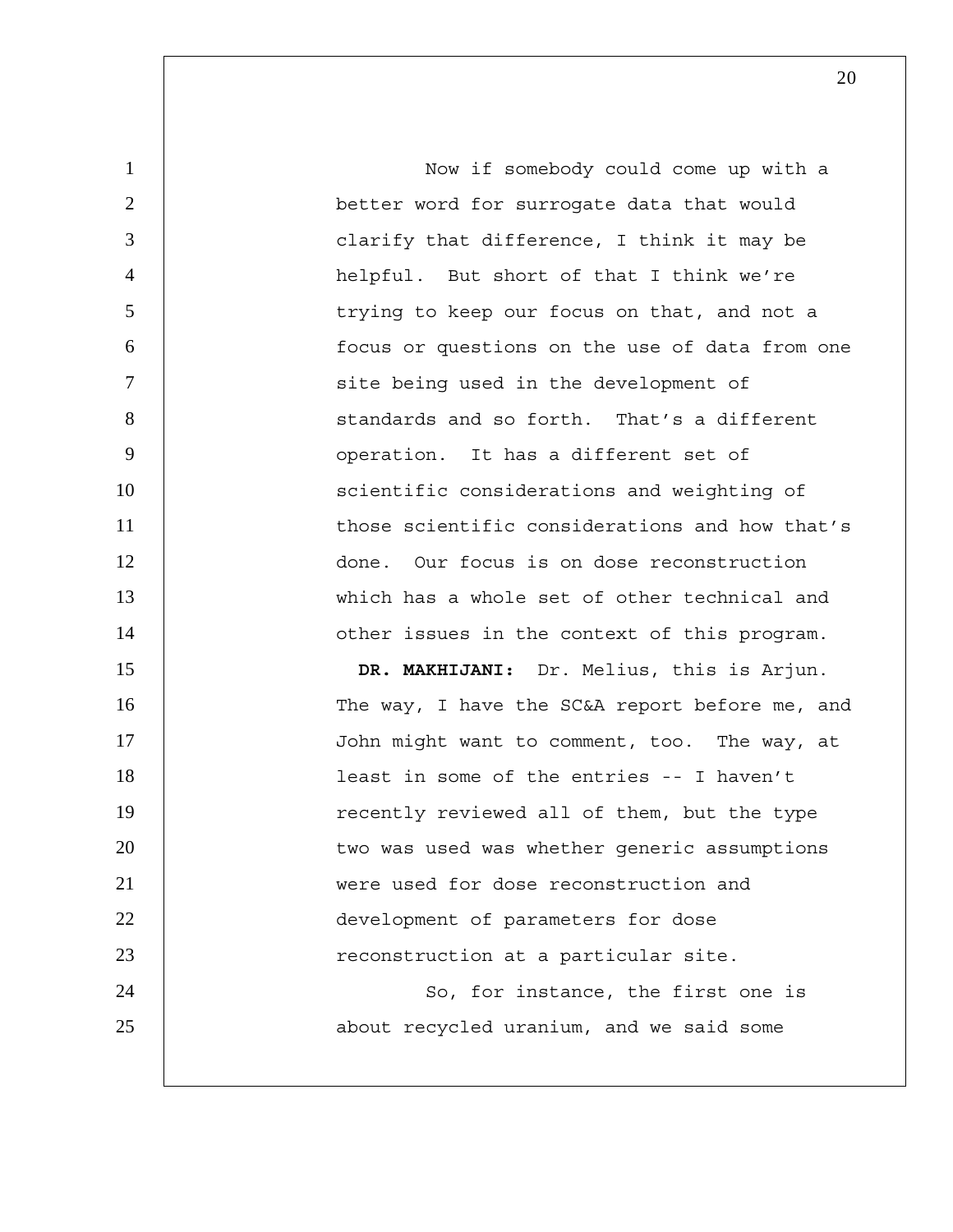1 generic assumptions are used for medical dose 2 | prior to 1977, and recycled uranium data prior 3 to mid-1980s are based on DOE complex 4 collective process knowledge. So this is 5 actually data from collective process 6 | knowledge that has been proposed for use in 7 individual dose reconstruction for Fernald in 8 | this case. And I just, I'm a little confused 9 based on what you said as to how that, 10 | conversation you've just been having, would 11 | apply to individual dose reconstruction and 12 | the RU data at Fernald. 13 **MS. MUNN:** Arjun, these kinds of concerns 14 | were what I was thinking of, I believe, at the 15 | time that I tried to make additional comment 16 **b** about  $\hat{ }$ . Even though we tried earlier to 17 | specify what we're talking about here  $\sim$ 18 | limited specifically to the uses that we have 19 identified. 20 | It still is very easy to have this 21 | type of a policy document used in other venues 22 **b** and other kinds of reviews once it's been 23 | established. So I'm very concerned that we 24 | are more than just casually specific about how 25 | we're going to  $\hat{ }$  surrogate data and that we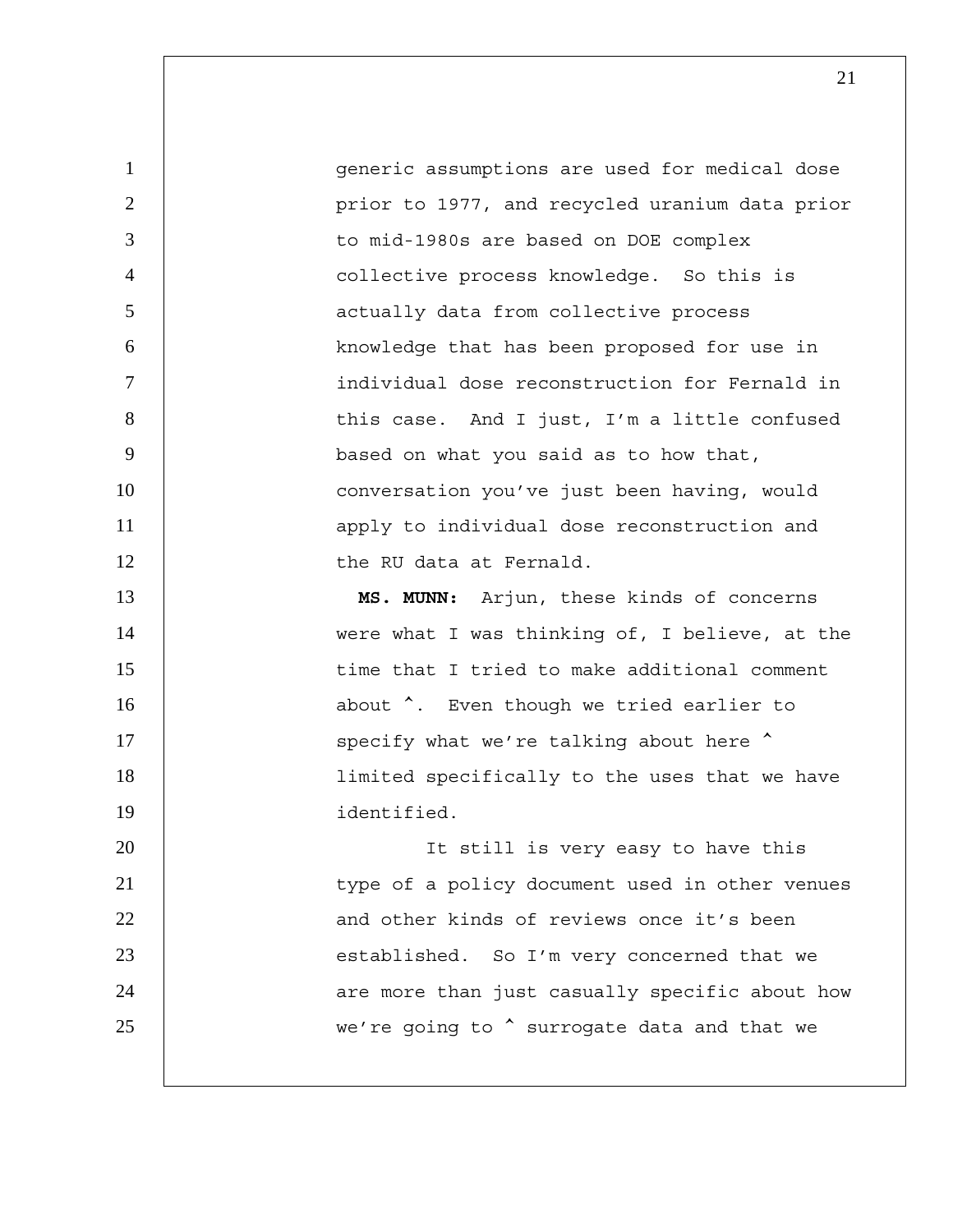1 1 not find ourselves in the position like the 2 | one you just described which was, I think, 3 detrimental to all of the people involved. 4 **DR. MAURO:** Wanda, Dr. Melius, from this 5 conversation, I think what I'm hearing is the 6 definition or the criteria that's under 7 consideration right now seems to be oriented 8 | more toward the use of air sampling, bioassay 9 | and external dosimetry data. 10 | In other words really, when you want 11 | to use surrogate data for those types of 12 dosimetric problems, Arjun and I agree that 13 | recycled uranium, minimum detectable levels, 14 | medical X-ray exposures, there's a lot of 15 generic weapons complex-wide information 16 | that's used across the board collectively. 17 | And I think that what I'm hearing is in this 18 particular instance there's an intent to 19 | embrace, define surrogate data in a narrower 20 | Sense at least for the purposes of bioassay, 21 | air sampling and film badge data. Would that 22 be a correct statement? 23 **DR. MELIUS:** No. 24 **DR. MAURO:** Okay. 25 **DR. MELIUS:** I don't think so to the extent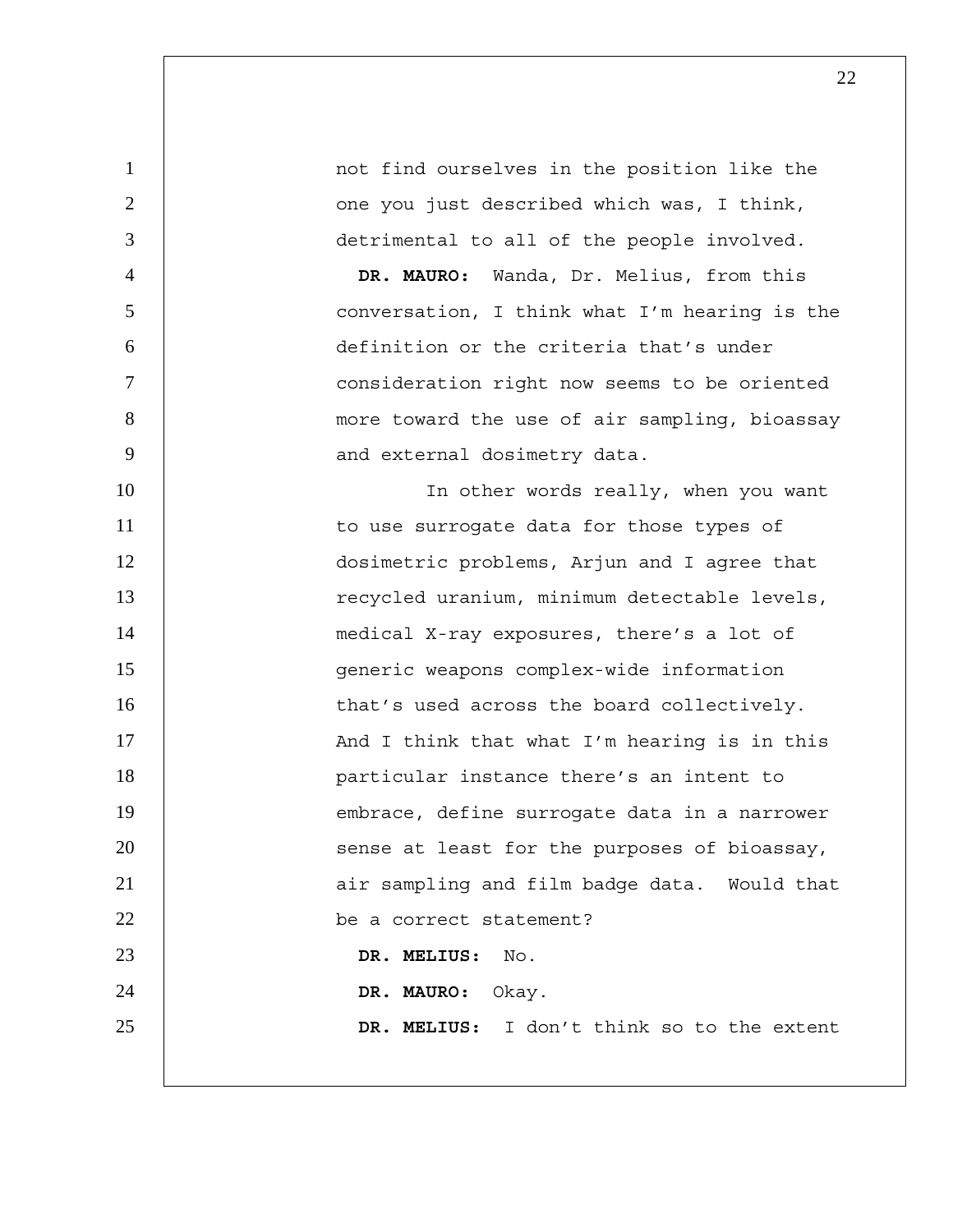| $\mathbf{1}$   | that other types of information are being used       |
|----------------|------------------------------------------------------|
| $\overline{2}$ | as a basis for dose reconstruction.                  |
| 3              | DR. MAURO: Under those circumstances then,           |
| $\overline{4}$ | the issues that Arjun just mentioned, there          |
| 5              | are a large number of -- I wouldn't call them        |
| 6              | NCRP, ICRP or standard dosimetric guidelines         |
| $\tau$         | that come out from national committees, but          |
| 8              | there is a lot of generic work. And I'll             |
| 9              | mention three of them.                               |
| 10             | I think the three that come to mind                  |
| 11             | immediately are recycled uranium; I think the        |
| 12             | high-fired plutonium is another example, and         |
| 13             | X-ray, minimum detectable levels both for            |
| 14             | bioassay and for film badges. These are all          |
| 15             | assumptions that are part of the process of          |
| 16             | doing dose reconstruction that goes toward           |
| 17             | those reconstructions that are being applied         |
| 18             | site specifically but do come from collective        |
| 19             | knowledge done by resource $\hat{ }$ done by NIOSH's |
| 20             | contractor. So if we are $\hat{ }$ to that, then you |
| 21             | know that we're engaging in a more challenging       |
| 22             | set of criteria.                                     |
| 23             | DR. MAKHIJANI: You've just mixed up a                |
| 24             | couple of different things. My question was a        |
| 25             | little bit narrower than using a Super-S model       |
|                |                                                      |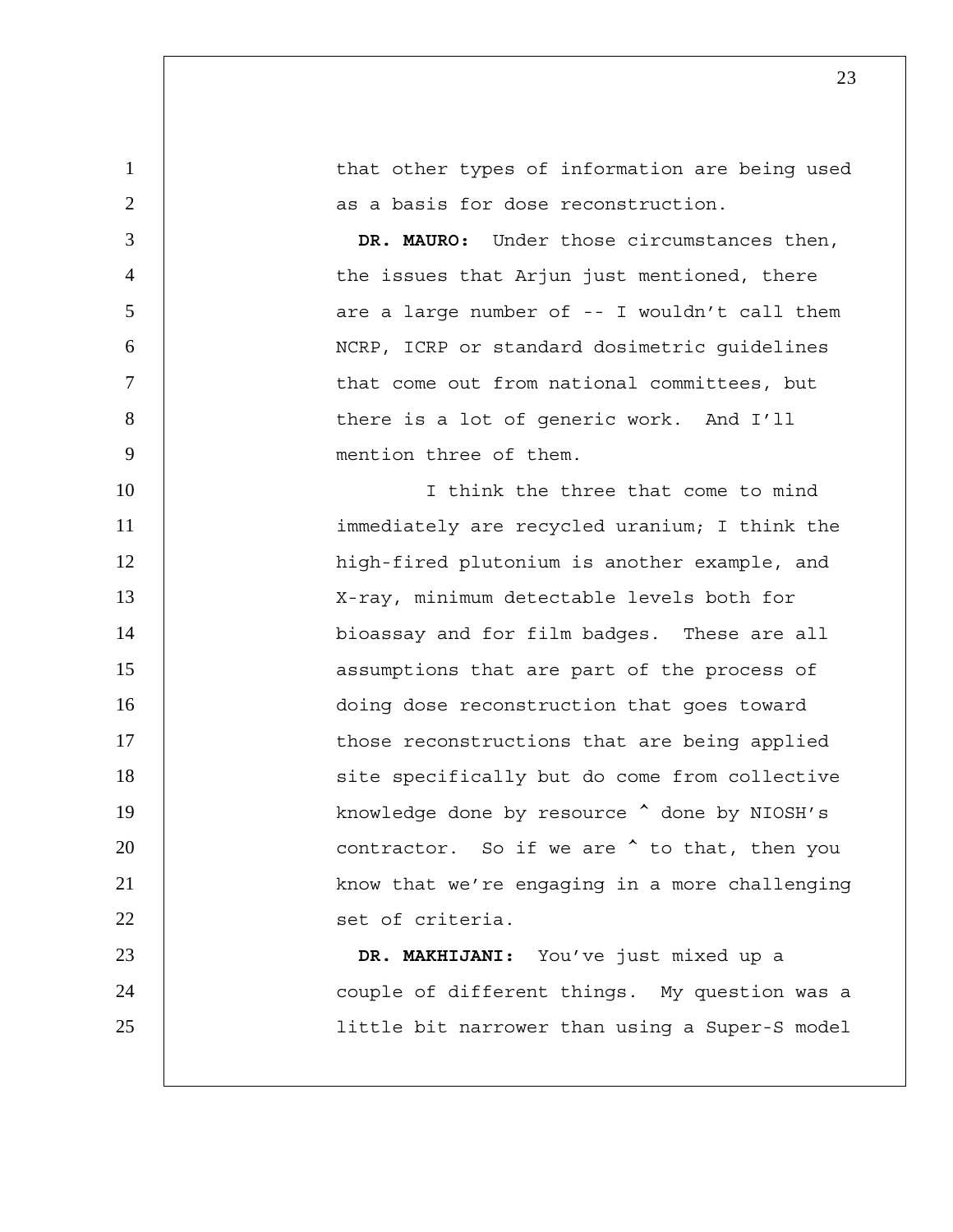1 that's specific to Super-S Plutonium. Super-S 2 | Plutonium isn't different at Fernald or Rocky 3 Flats or Hanford or Savannah River Site. So 4 I'm not talking about the model, and I share 5 Wanda's concern about that. And I think that 6 clearly, there's a model that generally is 7 | applicable at a time. 8 | But what I was asking about and what 9 I'm still confused about, maybe Jim has just 10 | clarified it, is that from recycled uranium 11 | data from Hanford as to radioisotopes  $\sim$ 12 | recycled uranium as being applied to Fernald, 13 **then that seems to meet Fernald dose** 14 | reconstructions. And that seems to fall into 15 | Process data from another site being applied 16 | to dose reconstruction. 17 | And I just wanted to ask whether you 18 **can narrow the question, whether process** 19 | information from some other site as opposed 20 | to, say, medical X-ray characteristics of some 21 | piece of equipment or something like that, can 22 **be used as surrogate data on what those** 23 | Criteria would be. The process information is 24 | part of FR-82<sup>^</sup> in the hierarchy of data if I 25 correctly.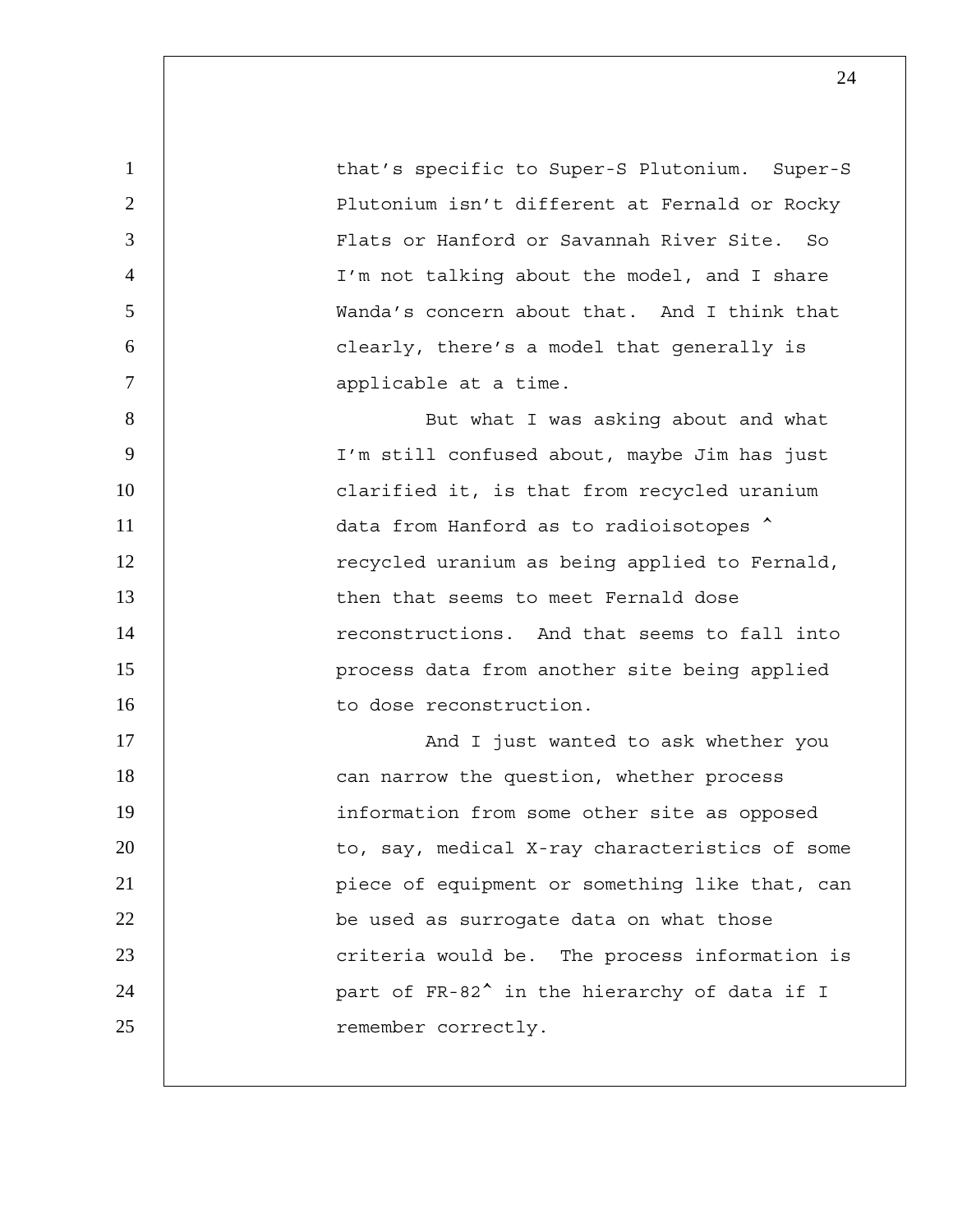1 am I right, Jim? I'm not looking at 2 | the regulation. I'm saying that from memory. 3 Jim Neton?

**DR. NETON:** Yeah, that's correct. I don't want to say anything much here, but I think we're getting into the area of the differentiation between what I call supporting 8 | Surrogate data, actual data and then also in the development of what I would call 10 | analytical models  $\hat{ }$  used quite extensively.

11 **MS. MUNN:** And you're correct. The reason I 12 | brought the issue up, Jim, is that if we are 13 | qoing to be using these criteria that we're 14 | establishing in one way now but broadening 15 | them as we go along, then we do get into a 16 | situation where we confuse those three items. 17 | And I wanted to make very sure that we were 18 | not saying or doing anything in our policy 19 | statement that would lead us to, for example, 20 | reject the minimum quantities that have been 21 | established and used widely as a profession as 22 **1** not being adequate because they were not 23 developed at the site where we were at that 24 moment.  $\sim$ . 25 | So I think it's a very real concern,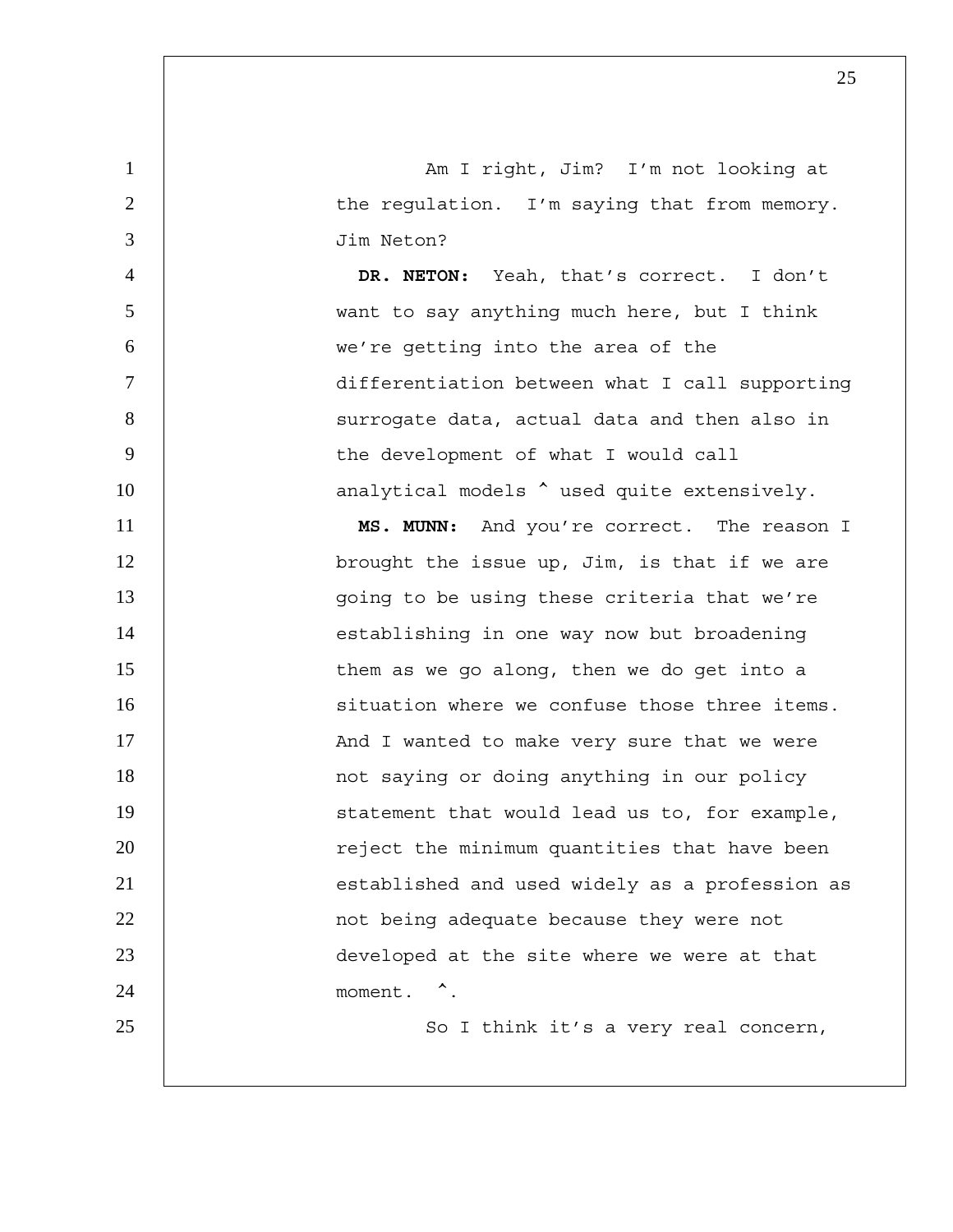1 and I would hate to think that these criteria 2 | might later be used in some way other than 3 what we intended at the time I believe Jim 4 wrote these. How we clarify that more 5 distinctly than just simply saying -- well, 6 it's in the first sentence -- I'm not sure, 7 but I feel the question is more than relevant. 8 | I think it bears on our ability of statements 9 | that we might make for the Board to approve.

10 **DR. MAURO:** Wanda, this is John. There was 11 | a reason I made the distinction in my original 12 | draft that not only in the criteria draft but 13 | also in the compendium. We  $\sim$  very large 14 | compendium  $\sim$  where surrogate data was used 15 where I did make a distinction between type 16 | Cone and type two because I realized that this 17 | challenge would confront us. That is, we may 18 want to make a distinction between type one 19 and type two.

20 | Type one refers to straightforward 21 bioassay, film badge, air sampling data. Type 22 | two would go more toward the kind of things 23 | that Jim Neton just referred to as research 24 information that has broad applicability. 25 | This is a tough question, and I think what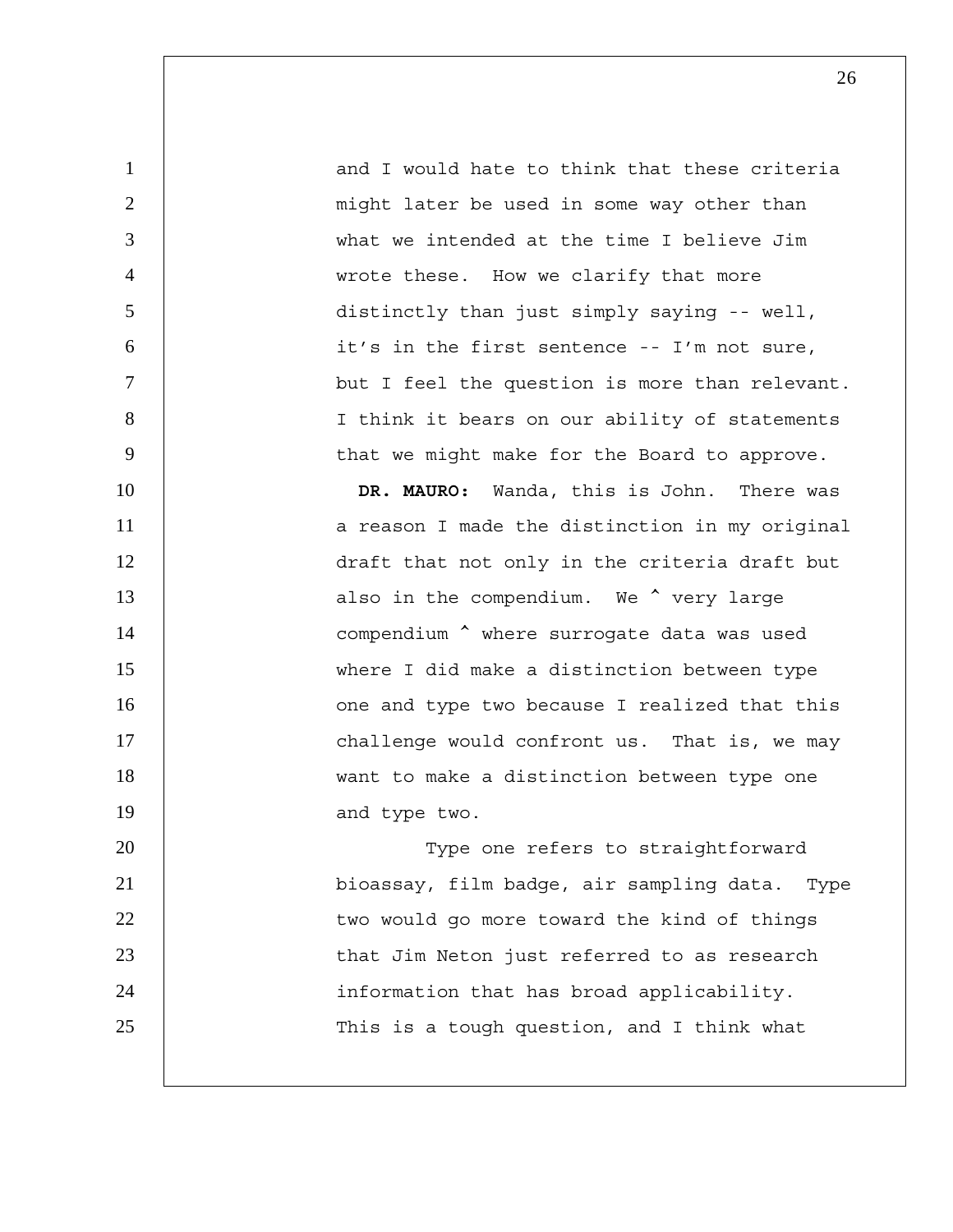you're saying is correct. I think the nature of the definitions of the four criteria that we are embracing now are more oriented toward 4 | type one than type two.

**MS. MUNN:** I remember the size of those compendia. I do not remember the content. I'd have to go back and take a look again.

**DR. MELIUS:** This is Jim Melius, two comments. One is I think it's, one of the **issues we have to deal with is are there** different criteria for reviewing type one 12 | versus type two or can we capture them all in **13** one set of criteria, and I don't know the 14 | answer to that. But one of the reasons I was **15** advocating that before we finalize the 16 | criteria we try applying it to some limited **17 number of examples would be so that we make** 18 | Sure that we're setting the boundaries on it 19 | right and that we've captured the appropriate **factors** that are going in and weighed in the criteria. We'll never get everything just given

how complicated this is, but we need to, may 24 | be able to refine these in a way that avoids 25 | Some of the potential pitfalls that Wanda's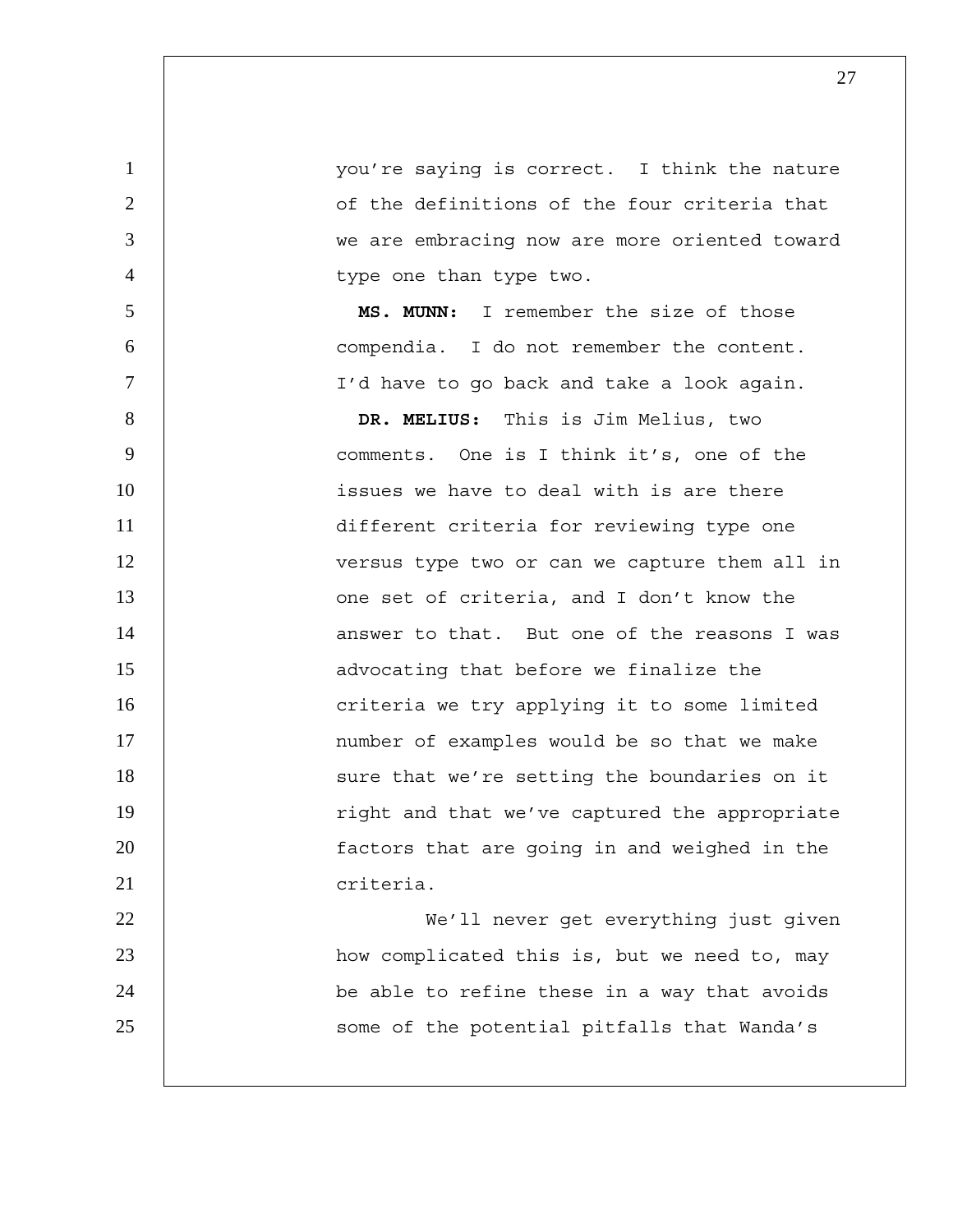1 concerned about, and at the same time make 2 | this useful in terms of dealing with dose 3 reconstruction issues. And I think that if 4 you remember right, the SEC evaluation 5 | criteria were built from our experience, 6 | actually, some of our problems in evaluating 7 | SEC evaluation reports. 8 | The need to systematize that I think, 9 maybe working through some of the examples and 10 | so forth would help to address these issues 11 | also and make sure that, one, we're not 12 missing somehow an important set of things 13 that should be reviewed. At the same time 14 | we're not including things that are 15 inappropriate to being reviewed. 16 **DR. MAURO:** Jim, this is John Mauro. When 17 | we did apply the four criteria, and they 18 | Served us very well, when we did Blockson, and 19 we're in the middle of doing it also for Texas 20 | City; however, when we applied the criteria, 21 | the framework within which we were working, 22 dealt mainly with external dosimetry and air 23 Sampling data. 24 We really never engaged issues that I 25 would call type two surrogate data. So right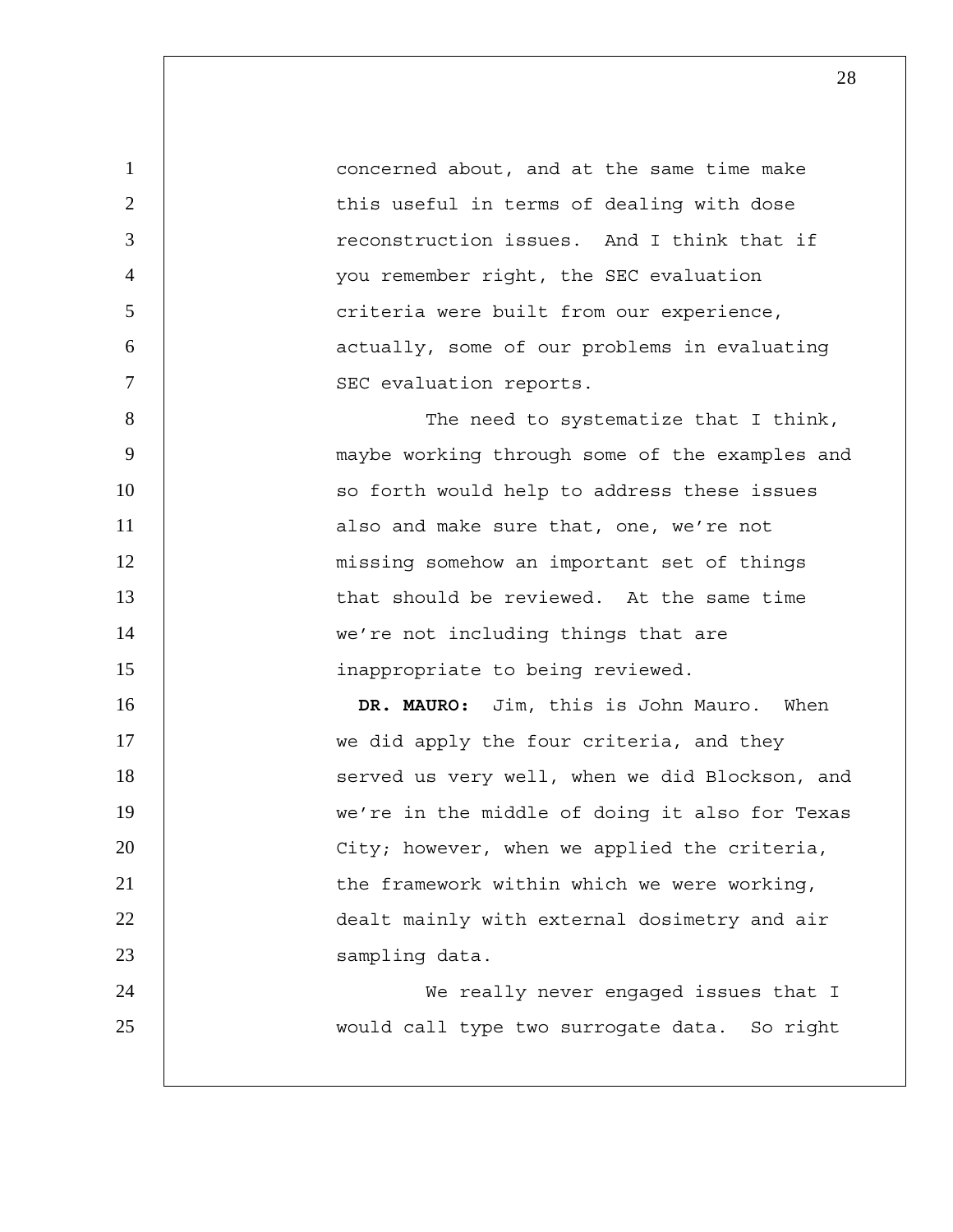1 | now I could say, at least in the two instances 2 | where we attempted to apply the fourth 3 **decist 1** criteria, Blockson and Texas City, it served 4 us very well when it came to type one 5 | criteria, type one surrogate data.

6 **DR. MELIUS:** ^ once we've agreed on the 7 draft criteria, then I think applying them to 8 | Some other examples including some type two I 9 | think would also be helpful. What my 10 | proposal, before we start down that road is 11 | that I will rewrite the document, circulate it 12 | to the work group, and given the timeframe and 13 | so forth, I think that I'll wait to hear, see 14 what people's comments are. People can get 15 back to me individually. If necessary, we'll 16 | schedule another meeting. 17 | Hopefully, we can  $\hat{C}$ . I'll have

captured people's comments well enough that we'll have a draft document and can move forward. And then my proposal would be that we then apply this to some examples and so forth. But I also would like to circulate it **b** to the Board, at least for some informal **decis** comments before we do that. **DR. MAURO:** Jim, if I may make one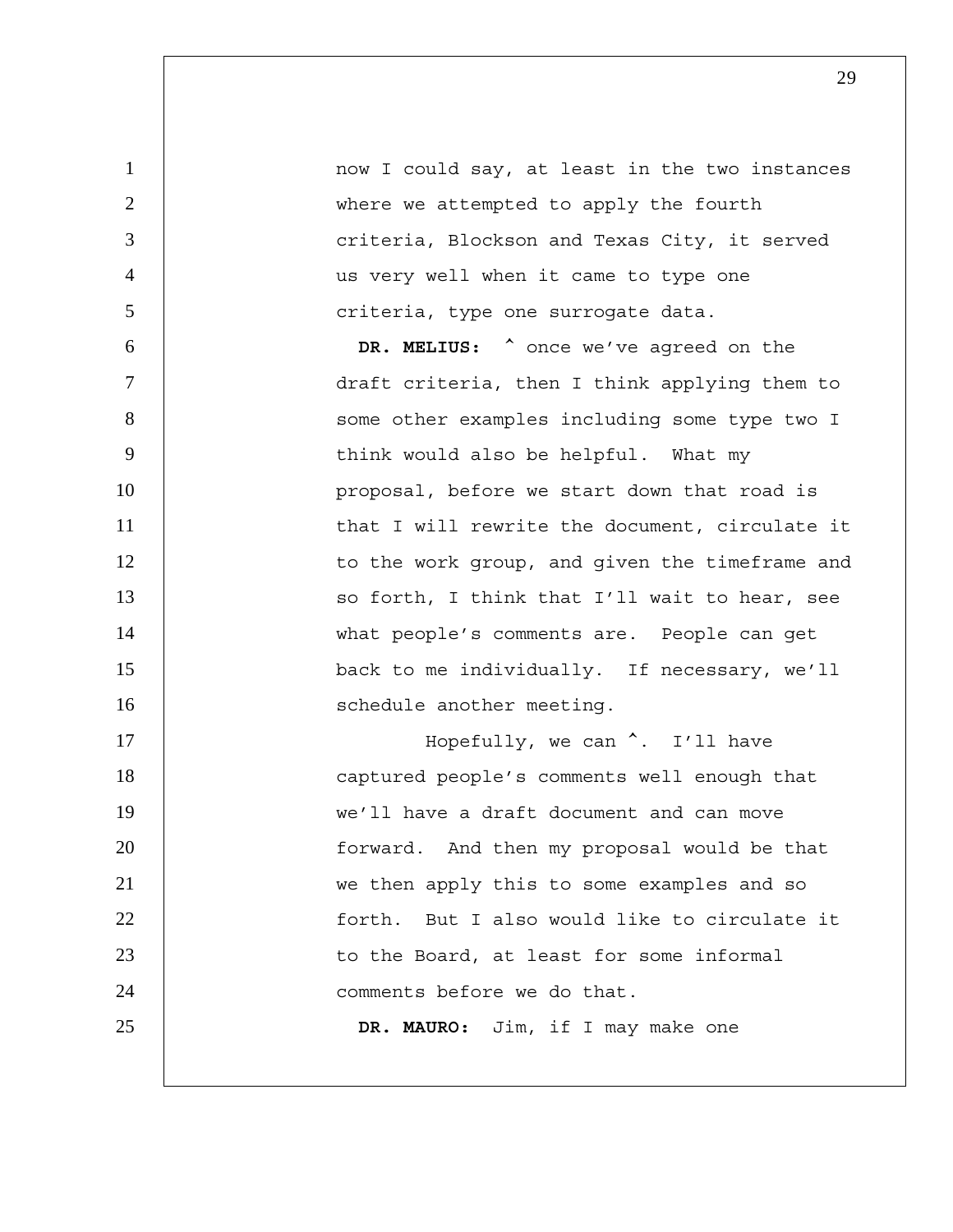1 observation, we did learn something important 2 | when we went through Texas City that I think 3 does bear on the four criteria. Something 4 | that certainly the work group may want to  $\textsuperscript{\star}$ 5 | and that is the possibility of what I would 6 call a fifth criteria that might serve us 7 well, and I like to call that plausibility.

8 | Cone of the things we found in Texas 9 | City is that surrogate data were used, both 10 | external exposures and inhalation exposures, 11 | that were drawn from datasets that resulted in 12 | implausible exposures. In a strange sort of 13 way what happened was the scenarios and the 14 | exposure settings in the surrogate data that 15 was used overestimated the potential for 16 | exposures at Texas City to such an extent that 17 | one could question whether or not such 18 | exposures are plausible and perhaps challenge 19 | the use of surrogate data from the perspective 20 | that it is unrealistically high. It's not 21 | plausible. 22 | Because there is language in the rule

23 | that says that the dose reconstruction 24 | scenarios must be plausible. And one of our 25 **concerns, and you'll see when our report comes**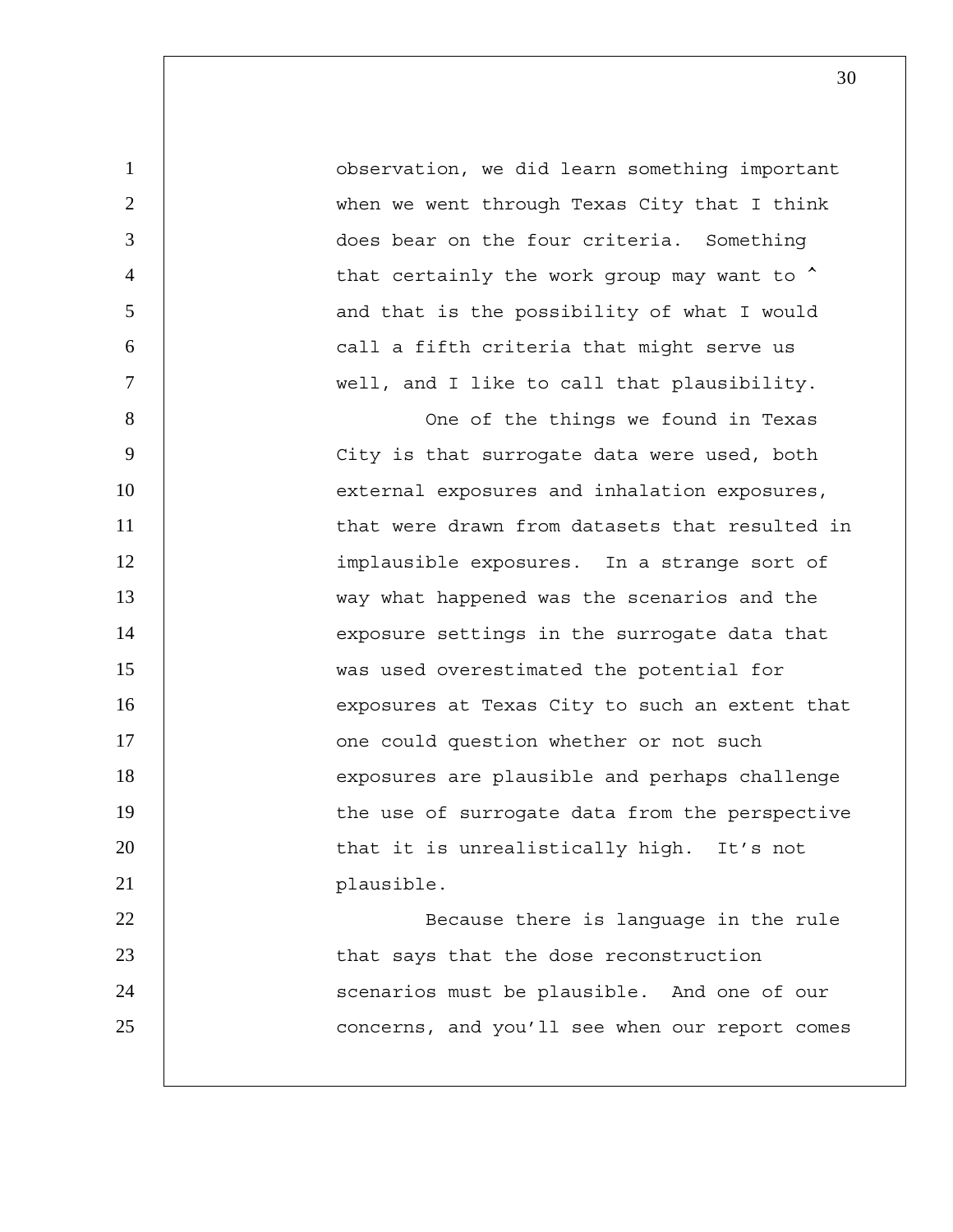1 | out, is that in an effort to try to place an 2 upper bound, sometimes the assumptions are so 3 conservative that they're no longer plausible. 4 That may be a fifth criteria (sic) that might 5 | Serve us well. I just wanted to put that on 6 | the table for your consideration. 7 **DR. MELIUS:** This is Jim Melius. I actually 8 | haven't read the Texas City report yet, and my 9 | qeneral comment is that I think we've always 10 | viewed criteria as sort of cutting both ways. 11 | That it's possible to be overestimating or 12 | underestimating within the context of this 13 program. 14 | So I guess I have some general 15 questions about having that as a separate 16 | criteria (sic). I always thought of that as 17 | Sort of a fundamental criteria or basis of our 18 | approach here. But let me look over the 19 | report and the situation before I generalize. 20 | Any other comments or questions? 21 (no response) 22 **DR. MELIUS:** So everybody agreed that I'll 23 be writing, taking account comments plus the 24 | verbal comments we received here, circulate it 25 | to the work group, and then hear back from the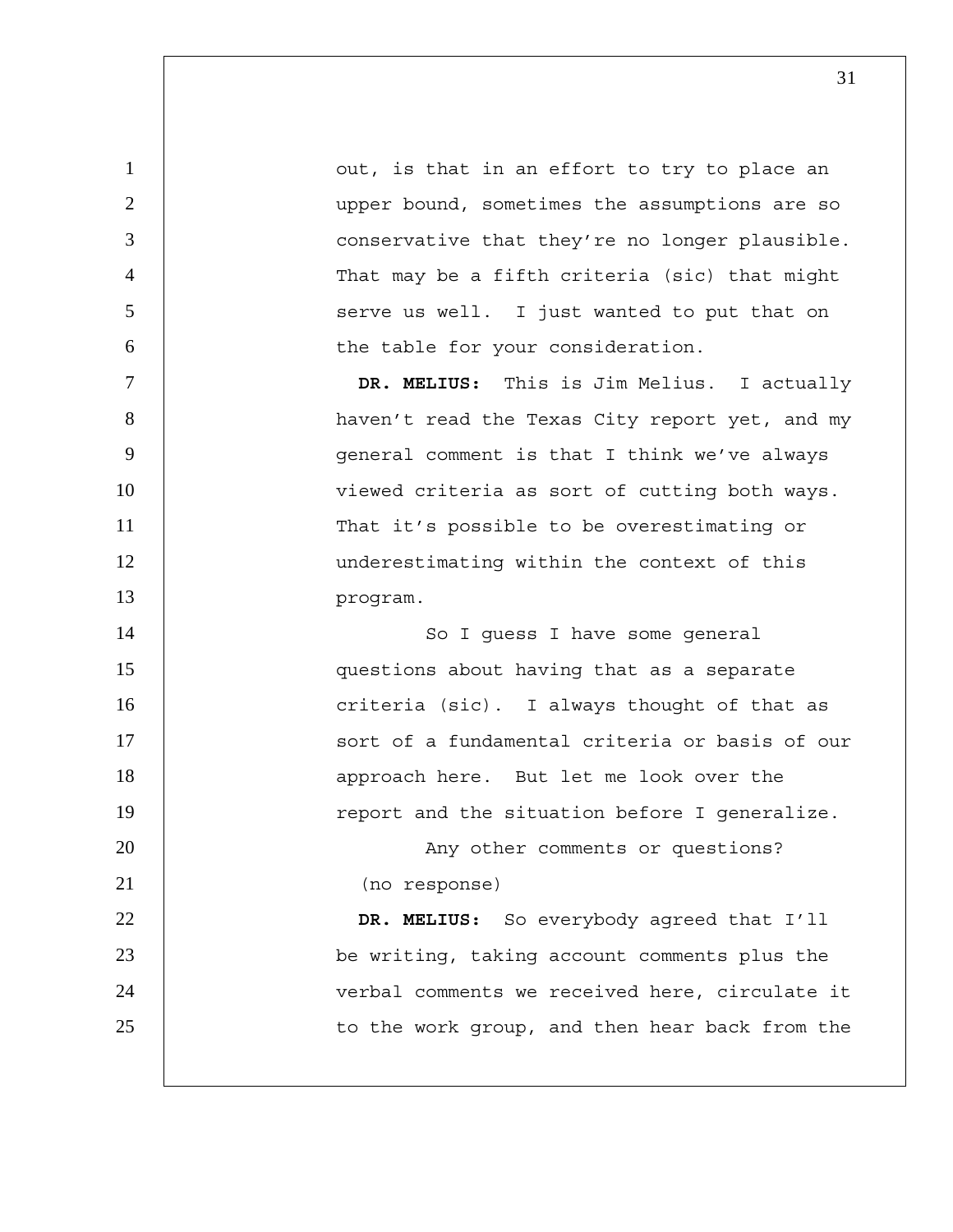1 work group. And before taking any other 2 | action, I will check with the work group. 3 **MS. MUNN:** That's certainly appropriate from 4 my point of view. I guess the concern that's 5 | Taised with respect to the use of data being 6 | so far away from any accuracy even when being 7 used as a bounding limit or is one that I 8 don't think we did address very well in the 9 | four items that we put there. Whether or not 10 | it's a thought that needs to be incorporated 11 | at some point whether as a fifth item or not I 12 | haven't had an opportunity  $\sim$  get my thinking, 13 **but certainly the next step obviously is the** 14 | one you have outlined, Jim, I think. I think 15 | that's appropriate. 16 **DR. MELIUS:** Mark, or Jim Lockey or Josie, 17 any comments? 18 **MR. GRIFFON:** Sounds good. 19 **DR. LOCKEY:** I'm fine with this. 20 **DR. MELIUS:** Josie. 21 **MS. BEACH:** Sounds great with me, too. 22 **DR. MELIUS:** Okay. 23 and 23 Christine? 24 **DR. BRANCHE:** Yes, sir. 25 **DR. MELIUS:** We're done, with the call.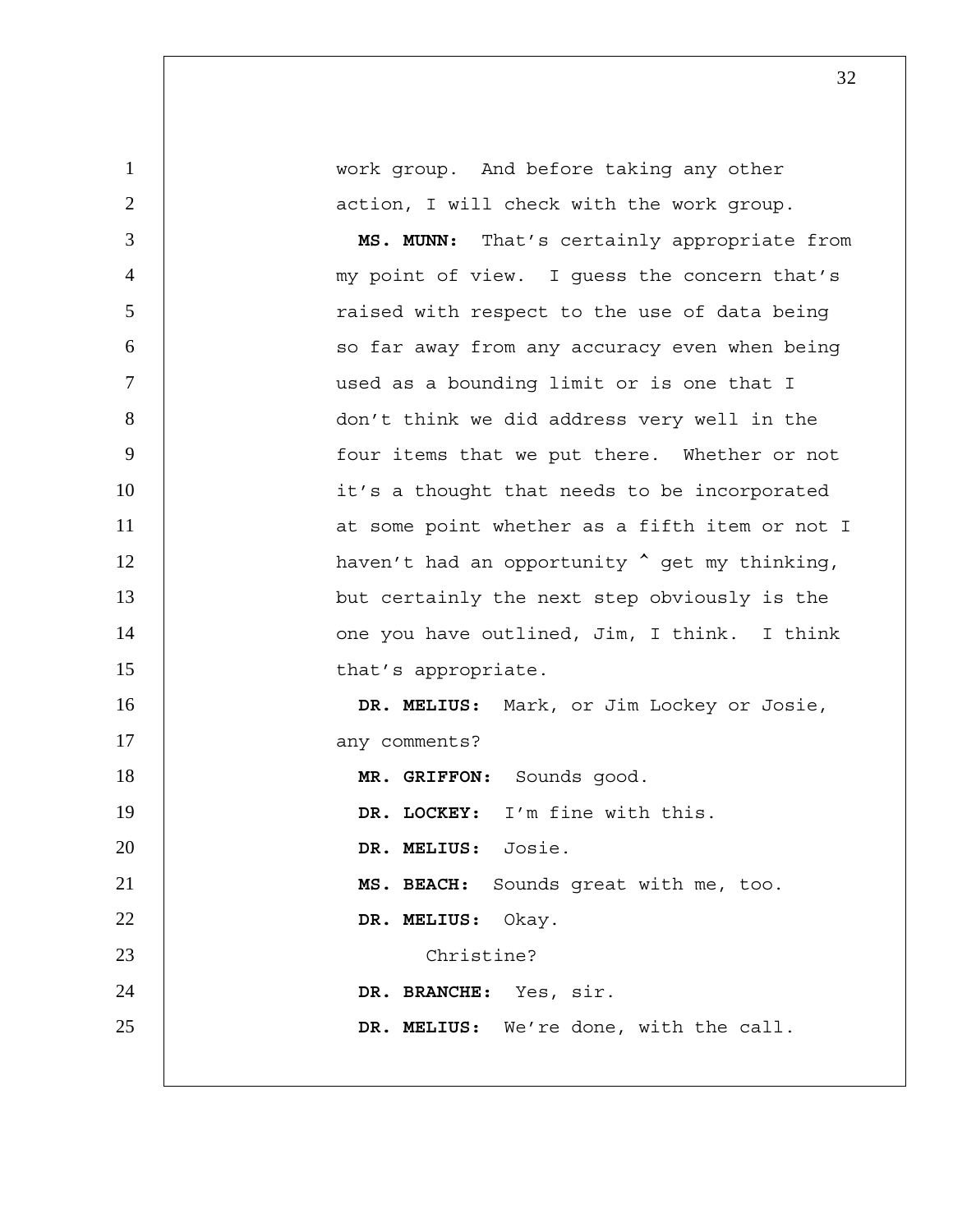| $\mathbf{1}$   | DR. BRANCHE: I knew what you meant.            |
|----------------|------------------------------------------------|
| $\overline{2}$ | Well, I hope you all can stay cool             |
| 3              | today. If you're going to be in climates that  |
| $\overline{4}$ | are anything like what we're expecting here in |
| 5              | the D.C. metro areas, stay indoors and drink   |
| 6              | plenty of fluid. Thank you very much for a     |
| $\tau$         | productive call. It seemed to be from what I   |
| 8              | observed. And, Jim, we'll hear from the group  |
| 9              | soon.                                          |
| 10             | DR. MELIUS: Correct.                           |
| 11             | DR. BRANCHE: Thanks so much. Have a great      |
| 12             | day.                                           |
| 13             | (Whereupon, the working group meeting          |
| 14             | concluded at $12:15$ p.m.)                     |
| 15             |                                                |
| 16             |                                                |
|                |                                                |
|                |                                                |
|                |                                                |
|                |                                                |
|                |                                                |
|                |                                                |
|                |                                                |
|                |                                                |
|                |                                                |
|                |                                                |